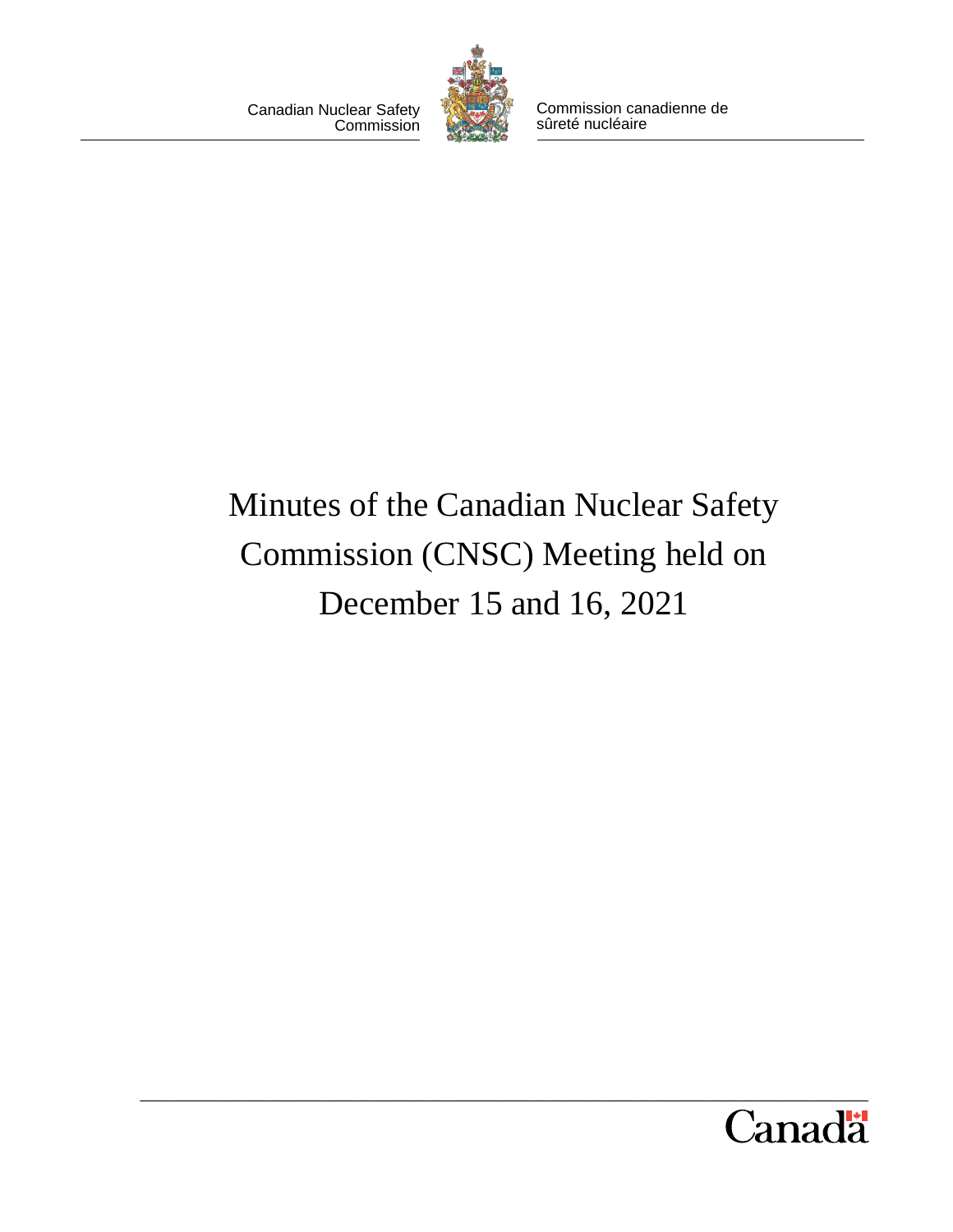Minutes of the Canadian Nuclear Safety Commission (CNSC) meeting held virtually on Wednesday, December 15, 2021 starting at 9:00 a.m. EST and Thursday, December 16, 2021, starting at 10:00 a.m. EST. The meeting was [webcast live](https://nuclearsafety.gc.ca/eng/the-commission/webcasts/index.cfm) via the CNSC website, and [video archives](https://nuclearsafety.gc.ca/eng/the-commission/webcasts/archived/index.cfm) are available on the CNSC website. These minutes reflect both the public meeting itself and the Commission's deliberations following the meeting.

Present:

- R. Velshi, President
- T. Berube

S. Demeter

M. Lacroix

- I. Maharaj
- R. Kahgee

K. McGee, Assistant Commission Secretary L. Thiele, Senior General Counsel

M. McMillan, Recording Secretary

CNSC staff advisors were: R. Jammal, A. Viktorov, K. Hazelton, B. Rzentkowski, J. Burta, K. Campbell, L. Sigouin, A. Bulkan, É. Fortier, S. Watt, L. Hunter, M. Fabian Mendoza, H. Tadros, B. Carroll, C. Cattrysse, L. Casterton, K. Sauvé, S. Lei, E. Kanasewich, G. Stoyanov, C. Purvis, S. Djeffal, J. Stevenson, D. Moroz, P. Burton, D. Brown, D. Pandolfi, J. Lam, R. Froess, R. Lane, A. Levine, W. Stewart, A. McAllister, J. Way, A. Leroux, J. Thelen, C. Françoise, P. Tanguay and F. Dagenais.

Other contributors were:

- Bruce Power: M. Burton, J. Scongack and C. Mudrick
- Ontario Power Generation: V. Bevacqua, L. McWilliams, A. Grace, K. Bramma, S. Irvine, M. Duarte, K. Aggarwal and S. Bagshaw
- New Brunswick Power: M. Power, N. Reicker, J. Nouwens, J. Lennox, K. Ward and K. Duguay
- Hydro-Québec: P. Desbiens
- Cameco Corporation: L. Mooney, K. Cuddington, K. Nagy, T. Smith and R. Peters
- Orano Canada Inc.: V. Laniece, T. Searcy and G. Lafleur
- Saskatchewan Research Council: I. Wilson and D. Chorney
- Crown Indigenous Relations and Northern Affairs Canada: A. Richardson
- Ministry of Northern Development, Mines, Natural Resources and Forestry: J.C. Gimon

\_\_\_\_\_\_\_\_\_\_\_\_\_\_\_\_\_\_\_\_\_\_\_\_\_\_\_\_\_\_\_\_\_\_\_\_\_\_\_\_\_\_\_\_\_\_\_\_\_\_\_\_\_\_\_\_\_\_\_\_\_\_\_\_\_\_\_\_\_\_\_\_

e-Docs 6701964 (Word)

e-Docs 6723022 (PDF)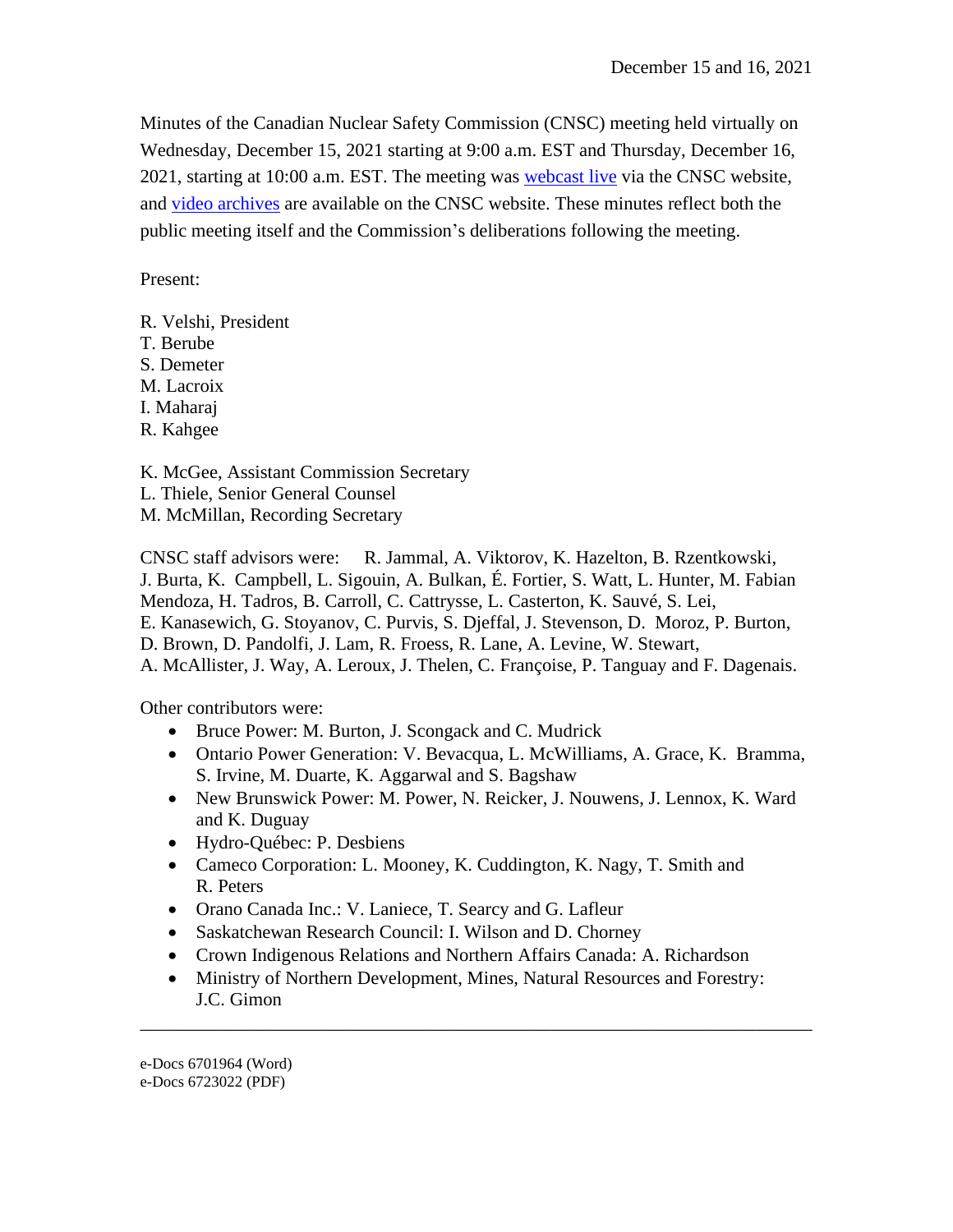- Barrick Gold Corporation: A. Brown
- Rio Algom Limited: A. Lambert
- Ministry of the Environment, Conservation and Parks: K. Faaren
- Denison Mines: D. Martens
- BWXT Nuclear Energy Canada: J. MacQuarrie and D. Snopek
- SRB Technologies (Canada) Inc.: S. Levesque and J. MacDonald
- Nordion: K. Brooks and R. Wassenaar
- Best Theratronics: J. Mayda
- McMaster University: C. Heysel
- Royal Military College of Canada: P. Chan
- Environment and Climate Change Canada: N. Ali and D. Kim
- Fisheries and Oceans Canada: S. Eddy
- Saskatchewan Health Authority: J. Irvine
- Saskatchewan Ministry of Environment: T. Moulding
- Ministry of Government Relations: S. Boyes

## Constitution

- 1. With the notice of meeting set out in Commission member document (CMD) [21-M56](http://nuclearsafety.gc.ca/eng/the-commission/pdf/21-M56-NoticeCommissionMeeting-Dec.15and16-2021-e.pdf) having been properly given and all permanent Commission members being present, the meeting was declared to be properly constituted.
- 2. Prior to the Commission meeting of December 15 and 16, 2021, CMD [21-M33,](https://www.nuclearsafety.gc.ca/eng/the-commission/meetings/cmd/pdf/CMD21/CMD21-M33.pdf) [CMD 21-M34,](https://www.nuclearsafety.gc.ca/eng/the-commission/meetings/cmd/pdf/CMD21/CMD21-M34.pdf) CMD [21-M36,](https://www.nuclearsafety.gc.ca/eng/the-commission/meetings/cmd/pdf/CMD21/CMD21-M36.pdf) and [CMD 21-M58](https://www.nuclearsafety.gc.ca/eng/the-commission/meetings/cmd/pdf/CMD21/CMD21-M58.pdf) were distributed to members. These documents are further detailed in Appendix A of these minutes.

## Adoption of the Agenda

3. The revised agenda, CMD [21-M57.A,](http://nuclearsafety.gc.ca/eng/the-commission/pdf/21-M57.A-RevisedAgendaMeeting-Dec15and16-2021-e.pdf) was adopted as presented.

## Chair and Secretary

4. The President chaired the meeting of the Commission, assisted by K. McGee, Assistant Commission Secretary and M. McMillan, Recording Secretary.

## CNSC Participant Funding Program

5. In its [Notices of Participation at the Commission Meeting,](http://nuclearsafety.gc.ca/eng/the-commission/meetings/documents_browse/index.cfm?mid=264&yr=2021) the CNSC invited members of the public and stakeholders who have an interest or expertise with regard to the content of the CNSC staff's regulatory oversight reports (ROR), to submit their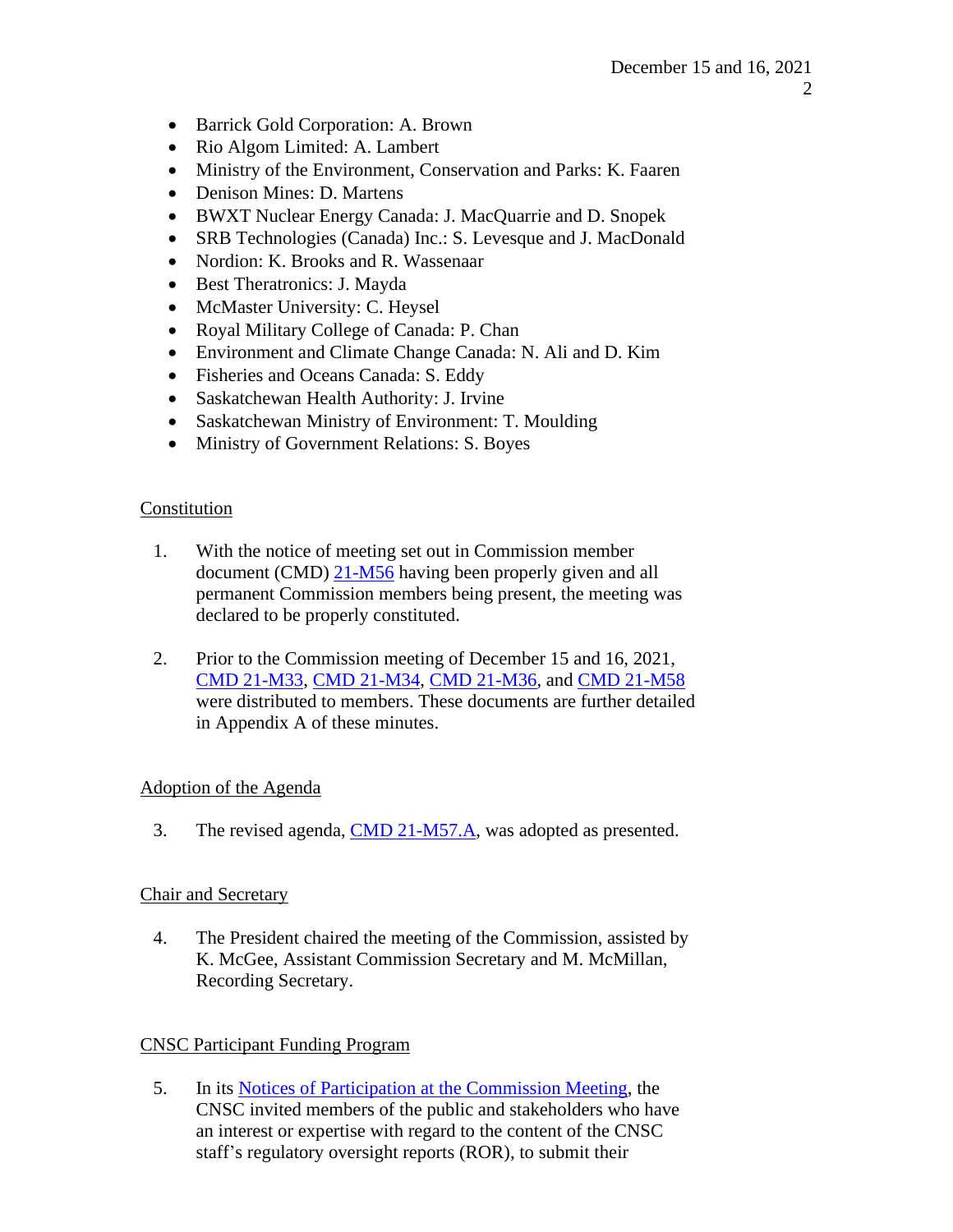interventions in writing only. Indigenous intervenors were provided the opportunity to make oral presentations in the spirit of reconciliation and in recognition of the Indigenous oral tradition for sharing knowledge. CNSC announced the availability of funds through the [Participant Funding Program \(PFP\)](http://nuclearsafety.gc.ca/eng/the-commission/participant-funding-program/index.cfm) to assist in the review of these reports. A Funding Review Committee (FRC) independent of the CNSC - reviewed funding applications and made recommendations for funding to the eligible applicants.

# STATUS REPORT ON POWER REACTORS

- 6. With reference to CMD [21-M58,](https://www.nuclearsafety.gc.ca/eng/the-commission/meetings/cmd/pdf/CMD21/CMD21-M58.pdf) the Status Report on Power Reactors, CNSC staff provided the following updates:
	- Darlington Nuclear Generating Station (NGS) confirmed an additional reportable COVID-19 case, [\(REGDOC 3.1.1](https://nuclearsafety.gc.ca/eng/acts-and-regulations/regulatory-documents/published/html/regdoc3-1-1/index.cfm) *Reporting Requirements [for Nuclear Power Plants](https://nuclearsafety.gc.ca/eng/acts-and-regulations/regulatory-documents/published/html/regdoc3-1-1/index.cfm)*) with no impact to minimum shift complement or the safe operation of the facility.
	- Darlington NGS Unit 4 returned to service following its planned maintenance outage.
	- At Point Lepreau NGS, the unit is operating at 85.7% of full power.
- 7. The Commission asked for an update on what had been done with the steam generators removed from Bruce NGS Unit 6 as part of its major component replacement. A Bruce Power representative explained that the steam drum portion is cleaned and recycled, and the bottom portion of the steam generator is sealed and stored at Ontario Power Generation's (OPG) Western Waste Facility.
- 8. Regarding the cause of the Pickering NGS Unit 5 unplanned outage, an OPG representative explained that preliminary findings indicated that foreign material became dislodged from a stator cooling filter and caused flashover within a condenser waterbox. The OPG representative stated that repairs have been made and Unit 5 was in the process of being restarted.
- 9. On the turbine steam supply system vibrations at Bruce NGS Unit 2, a Bruce Power representative explained that one of the four governor valves for the high-pressure turbine was stuck closed. The Bruce Power representative confirmed that the unit could safely operate in this configuration but that it does cause some vibrations during high power operation. At the moment, Unit 2 was derated to reduce the vibrations. The Bruce Power representative noted that a fix had been installed that, once commissioned, would allow Unit 2 to return to full power operation.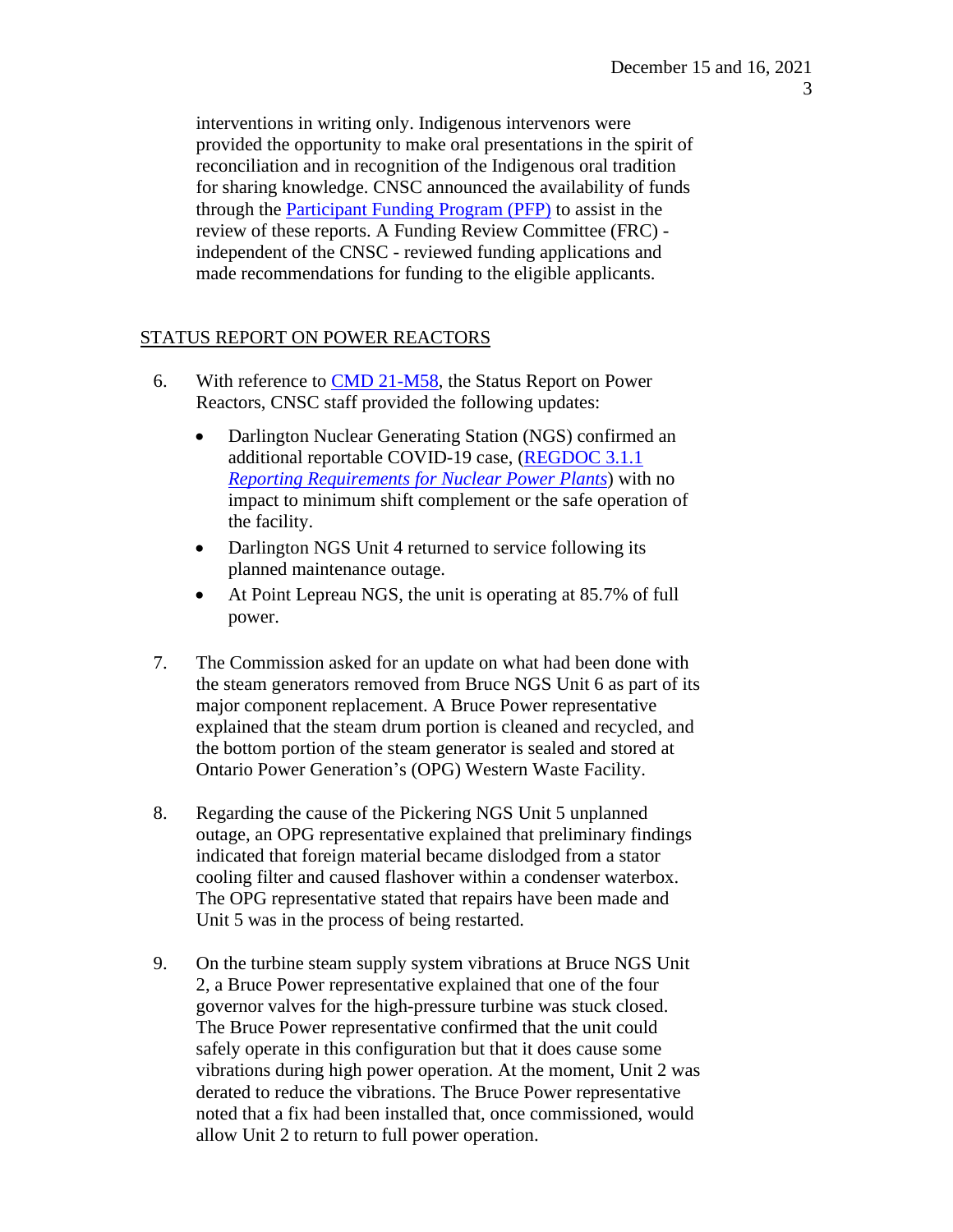10. The Commission asked if supply chain issues related to the ongoing COVID-19 pandemic had impacted unit refurbishments or major component replacements. Representatives from both OPG and Bruce Power stated that supply chain issues had not impacted their major projects. The Bruce Power representative stated that, though increased materials costs and human resource issues had created challenges, major projects were progressing well.

## INFORMATION ITEMS

Regulatory Oversight Report for Canadian Nuclear Power Generating Sites in Canada: 2020

- 11. With reference to CMD [21-M36,](https://www.nuclearsafety.gc.ca/eng/the-commission/meetings/cmd/pdf/CMD21/CMD21-M36.pdf) CNSC staff presented its regulatory oversight report on Canadian Nuclear Power Generating Sites for 2020 (the NPGS ROR). This report summarized CNSC staff's assessment of the performance of Canadian nuclear power generating sites, including nuclear power plants (NPP) and waste management facilities (WMF), for the 2020 calendar year.
- 12. The following nuclear power generating sites were covered in the NPGS ROR:
	- Darlington Nuclear Generating Station (DNGS), which includes the Tritium Removal Facility and Retube Waste Processing Building;
	- Darlington Waste Management Facility (DWMF), which includes the Retube Waste Storage Building;
	- Pickering Nuclear Generating Station (PNGS);
	- Pickering Waste Management Facility (PWMF);
	- Bruce A Nuclear Generating Station and Bruce B Nuclear Generating Station;
	- Western Waste Management Facility (WWMF)
	- Radioactive Waste Operations Site-1 (RWOS-1);
	- Point Lepreau Nuclear Generating Station (PLNGS) and Solid Radioactive Waste Management Facility (SRWMF); and;
	- Gentilly-2 Facilities.
- 13. The NPGS ROR provided information focusing on the following:
	- CNSC staff's compliance verification activities;
	- CNSC staff's assessment of licensee performance in each of the 14 [safety and](https://nuclearsafety.gc.ca/eng/resources/publications/reports/powerindustry/safety-and-control-areas.cfm) control areas (SCAs);
	- Operational highlights for each facility over the reporting period;
	- Indigenous and public engagement and consultation efforts by CNSC staff; and
	- Regulatory response to the COVID-19 pandemic.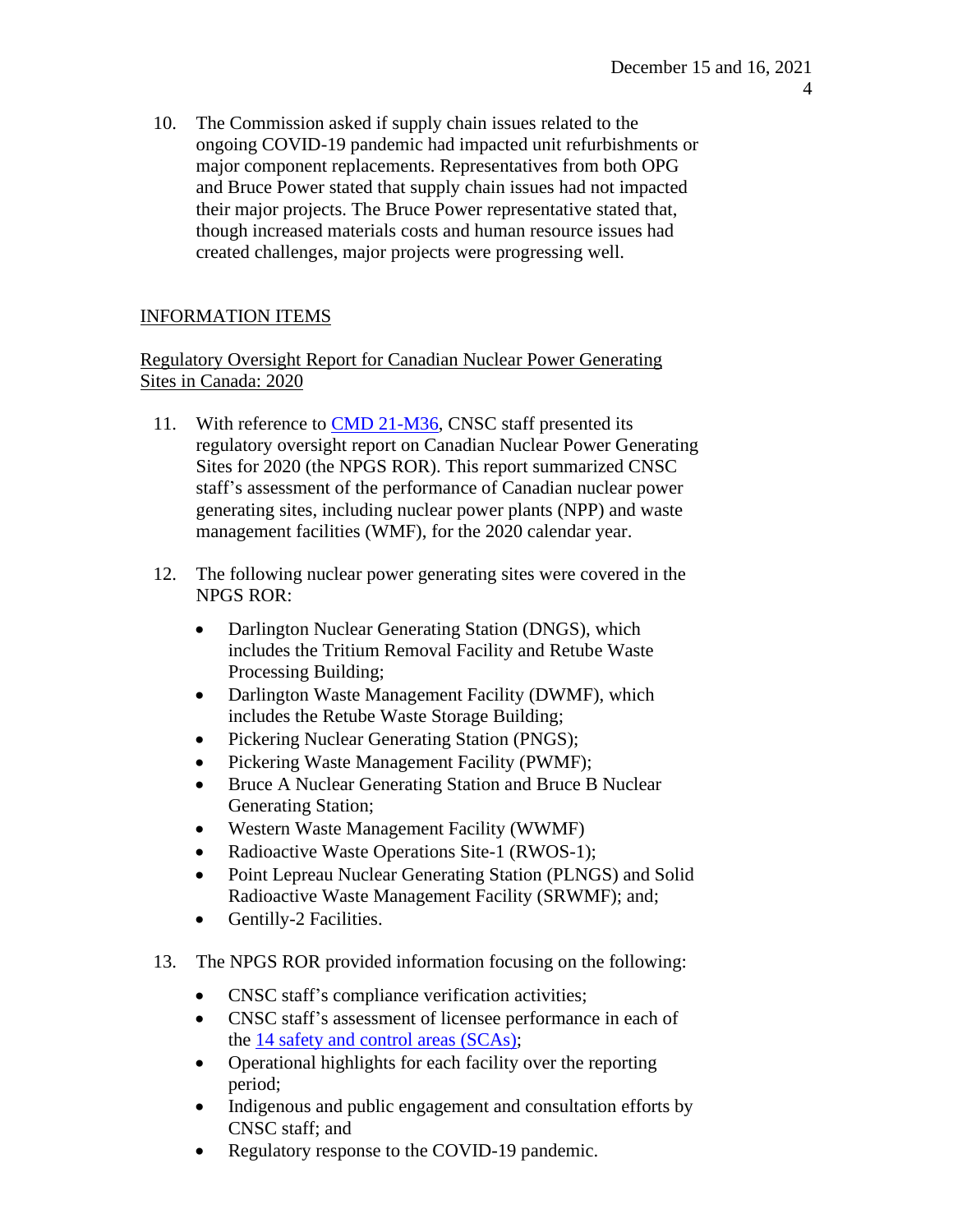- 14. CNSC staff informed the Commission that all NPPs and WMFs were operated safely throughout the reporting period. CNSC staff said that it rated all NPPs and WMFs "satisfactory" in all SCAs in 2020.
- 15. The Commission gave licensees the opportunity to comment on the NPGS ROR. Representatives from OPG, Bruce Power, New Brunswick Power (NB Power), and Hydro-Québec provided comments related to their respective licenced facilities. Overall, the licensees concurred with CNSC staff's findings in the NPGS ROR and raised no specific issues.

#### *Interventions*

- 16. With respect to the CNSC PFP, an **FRC** recommended up to \$22,109 in participant funding be provided to the following 4 applicants, who in turn submitted written interventions:
	- Canadian Environmental Law Association (CELA)
	- Le Grand Conseil de la Nation Waban-Aki
	- G. W. Dalzell
	- Curve Lake First Nation

An additional written submission was received from the following intervenor:

- Canadian Nuclear Worker's Council
- 17. CELA provided a written intervention [\(CMD 21-M36.2\)](https://www.nuclearsafety.gc.ca/eng/the-commission/meetings/cmd/pdf/CMD21/CMD21-M36-2.pdf) to the Commission detailing its review of the NPGS ROR. CELA included 27 recommendations in areas including the scope and process for the ROR, emergency response, asbestos phase-out, derived release limits (DRLs), climate change, small modular reactors (SMRs), regulatory oversight during the COVID-19 pandemic, recent licensing decisions, and future decommissioning plans. CELA also noted that CNSC staff had not addressed some recommendations made in its intervention to the 2019 NPGS ROR.
- 18. CNSC staff informed the Commission that recommendations and issues raised by intervenors are tracked internally. CNSC staff meets regularly with Indigenous Nations and communities as well as non-governmental organizations to discuss issues such as those raised through the ROR process.
- 19. On asbestos phase out at nuclear facilities, CNSC staff explained that the *Prohibition [of Asbestos and Products Containing Asbestos](https://laws-lois.justice.gc.ca/eng/regulations/SOR-2018-196/index.html) [Regulations](https://laws-lois.justice.gc.ca/eng/regulations/SOR-2018-196/index.html)* (2018), include a four-year exemption period for nuclear facilities to identify all products containing asbestos and to determine whether there are technically or economically feasible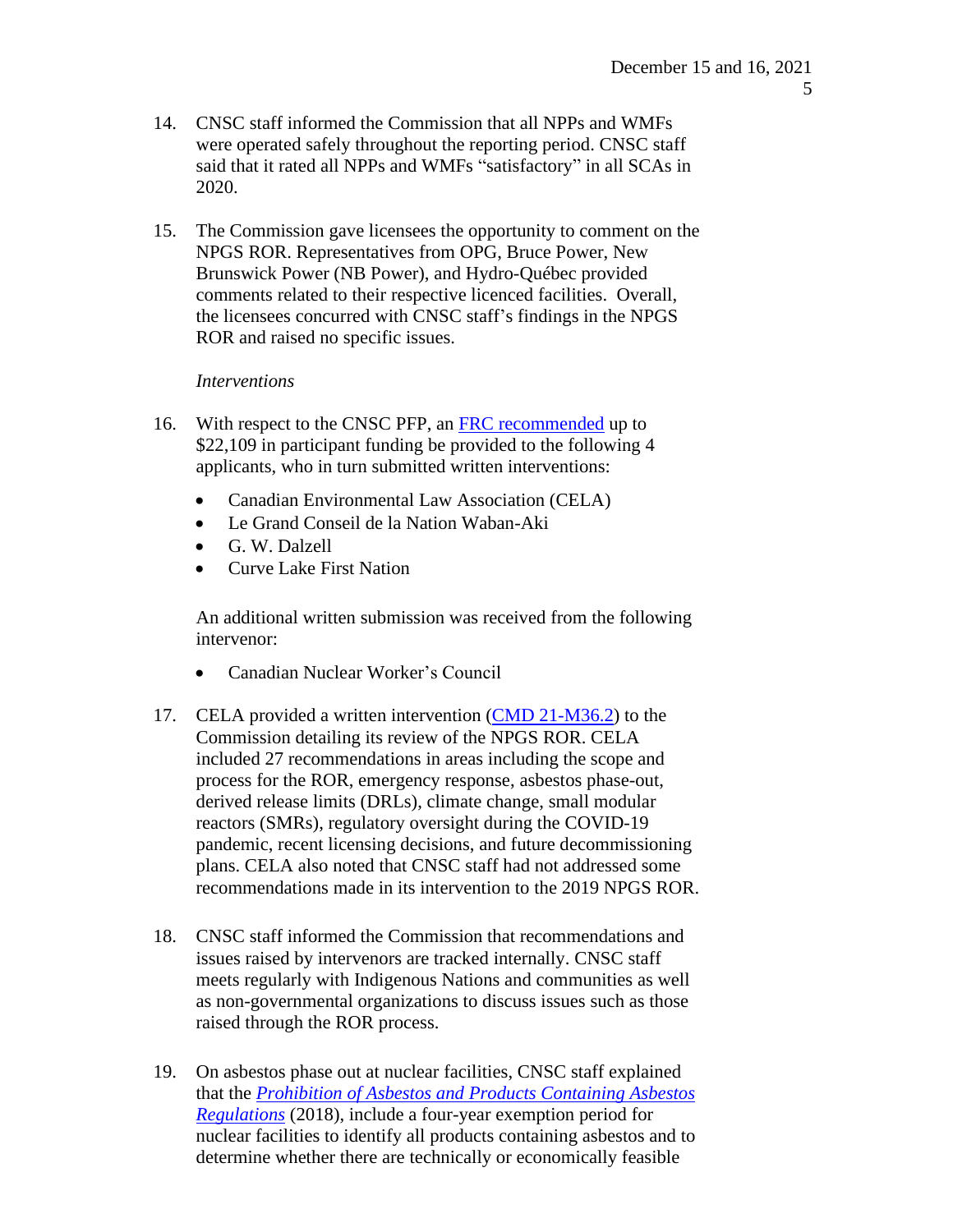alternatives for these products. During the exemption period, licensees must report annually to Environment and Climate Change Canada (ECCC) on the use of products containing asbestos in nuclear facilities. Following the exemption period, licensees must obtain a permit from ECCC for the use of products containing asbestos.

- 20. The Commission asked CNSC staff for clarification regarding the comment made in the 2019 *[Report of the Integrated Regulatory](https://www.iaea.org/sites/default/files/documents/review-missions/irrs_canada_2019_final_report.pdf) Review Service (IRRS) [Mission to Canada](https://www.iaea.org/sites/default/files/documents/review-missions/irrs_canada_2019_final_report.pdf)* concerning inconsistencies in the CNSC's derivation of DRLs. CNSC staff explained that it determines DRLs for radionuclides based on the quantity of a particular radionuclide which would result in the most exposed member of the public receiving a dose matching the public dose limit of 1 millisievert (mSv). In keeping with current international practice, licensees will be encouraged to further reduce release levels in the new draft regulatory document REGDOC 2.9.2, *Controlling Releases to the Environment,* which CNSC staff intend to bring before the Commission for review in 2022.
- 21. On climate change, CNSC staff said that climate change is one of the uncertainties considered during development of safety analyses. CNSC staff participate in international studies and benchmarking regarding the impacts of climate change phenomena on the safety of nuclear facilities. At this time, CNSC do not see a need to update the safety analyses in this regard. This will be a consideration at the time of the 5-year safety analysis review cycles.
- 22. Regarding emergency response, the Commission asked CNSC staff about public availability of the Provincial Nuclear Emergency Response Plan (PNERP) technical study. CNSC staff said that the study is available to the public on [request](https://www.emergencymanagementontario.ca/english/emcommunity/response_resources/plans/technical_study_report_pnerp.html) through the Ontario Office of the Fire Marshal and Emergency Management (OFMEM). Typical request response time is under 24 hours. CNSC staff said that it was also given permission by the OFMEM to disseminate a copy of the study on request.
- 23. On the future decommissioning of the Pickering NGS, an OPG representative said that OPG is undergoing a review to determine what actions would be needed to operate the Pickering NGS past 2024. OPG understands that Commission authorization will be required to operate the Pickering NGS beyond 2024.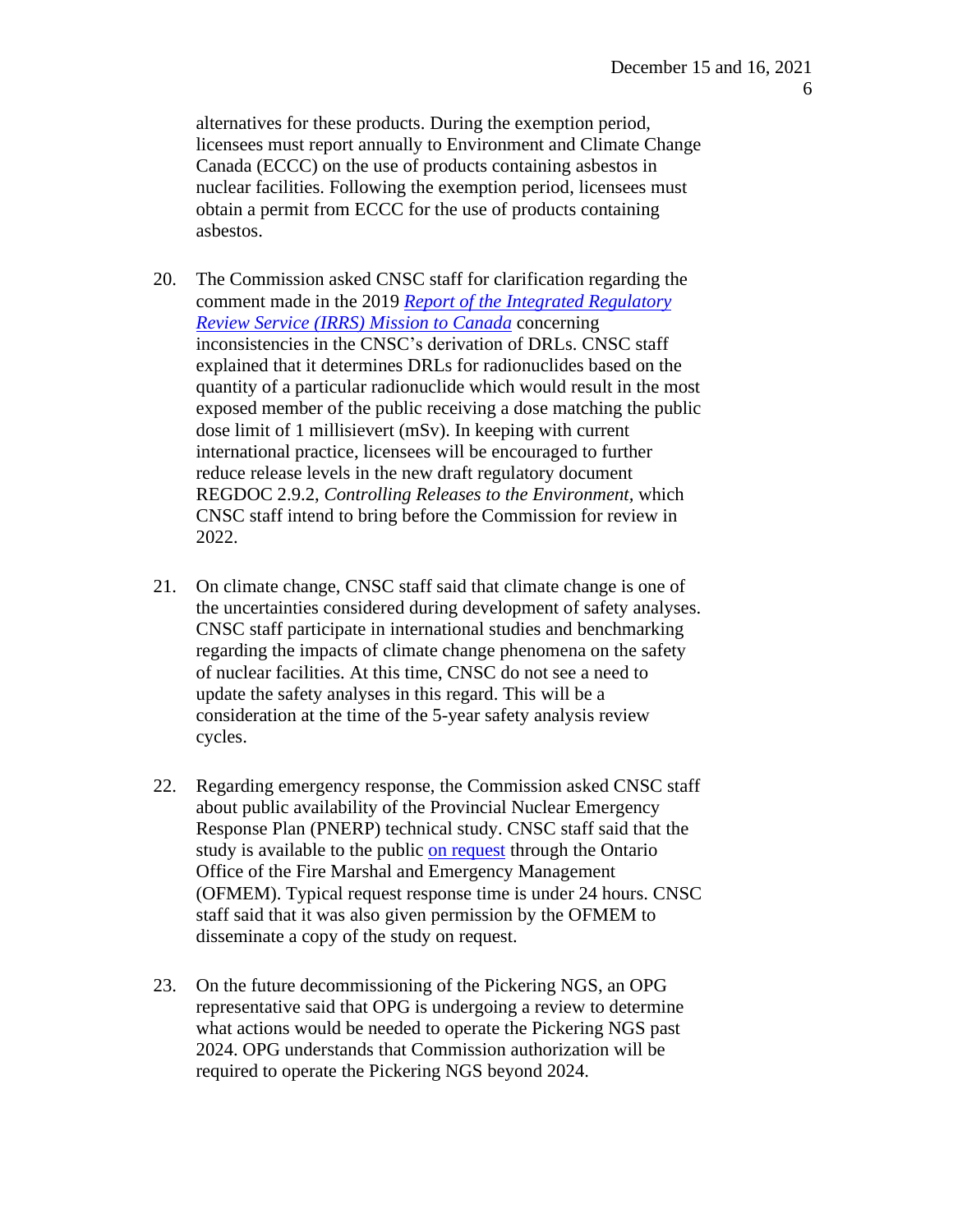- 24. Le Grand Conseil de la Nation Waban-Aki provided a written intervention [\(CMD 21-M36.1\)](https://www.nuclearsafety.gc.ca/eng/the-commission/meetings/cmd/pdf/CMD21/CMD21-M36-1.pdf), expressing satisfaction with the content of the NPGS ROR and, specifically, the performance of Hydro-Québec at the Gentilly-2 facilities. Le Grand Conseil de la Nation Waban-Aki noted its interest in continuing to receive updates regarding the Gentilly-2 facilities.
- 25. The intervention by G. W. Dalzell [\(CMD 21-M36.3\)](https://www.nuclearsafety.gc.ca/eng/the-commission/meetings/cmd/pdf/CMD21/CMD21-M36-3.pdf) provided comments related to NPP performance in the 14 SCAs, in particular, concerning aging management, staff certification, radiation protection and environmental protection. Overall, G. W. Dalzell agreed with CNSC staff's conclusion that licensees operated NPGS sites safely over the reporting period.
- 26. On aging management regulation, CNSC staff said that [REGDOC](https://nuclearsafety.gc.ca/eng/acts-and-regulations/regulatory-documents/published/html/regdoc2-6-3/index.cfm) 2.6.3, *[Fitness for Service: Aging Management](https://nuclearsafety.gc.ca/eng/acts-and-regulations/regulatory-documents/published/html/regdoc2-6-3/index.cfm)* sets out the requirements for managing aging of the structures, systems and components of a power reactor facility. CNSC staff also conduct inspections related to aging management to ensure that licensees are accounting for all possible degradation mechanisms. A representative from Bruce Power added that aging management is an ongoing program at the Bruce NGS A and B and that infrastructure renewal does not only occur during major component replacement.
- 27. On the availability of certified staff at the Point Lepreau NGS, an NB Power representative said that the Point Lepreau NGS has a proactive recruitment program for certified staff and that it is currently running more certification programs than it has before. The NB Power representative informed the Commission that the Point Lepreau NGS has an adequate number of certified staff in both certified control room positions.
- 28. On worker dose control at the Bruce B NGS, CNSC staff explained that the elevated dose seen in 2020 was attributed to the Unit 6 major component replacement project. CNSC staff said that worker dose for the major component replacement was within the planned dose target.
- 29. The Curve Lake First Nation (CLFN) provided a written intervention [\(CMD 21-M36.4\)](https://www.nuclearsafety.gc.ca/eng/the-commission/meetings/cmd/pdf/CMD21/CMD21-M36-4.pdf) detailing its review of the NPGS ROR. The CLFN raised questions regarding environmental protection topics, specifically *Fisheries Act* authorizations and thermal plume monitoring, and described opportunities for ways that the oversight activities and assessments reflected in the NPGS ROR could be changed to be more respectful of Indigenous rights and perspectives. The Commission recognized the value added by the CLFN's intervention.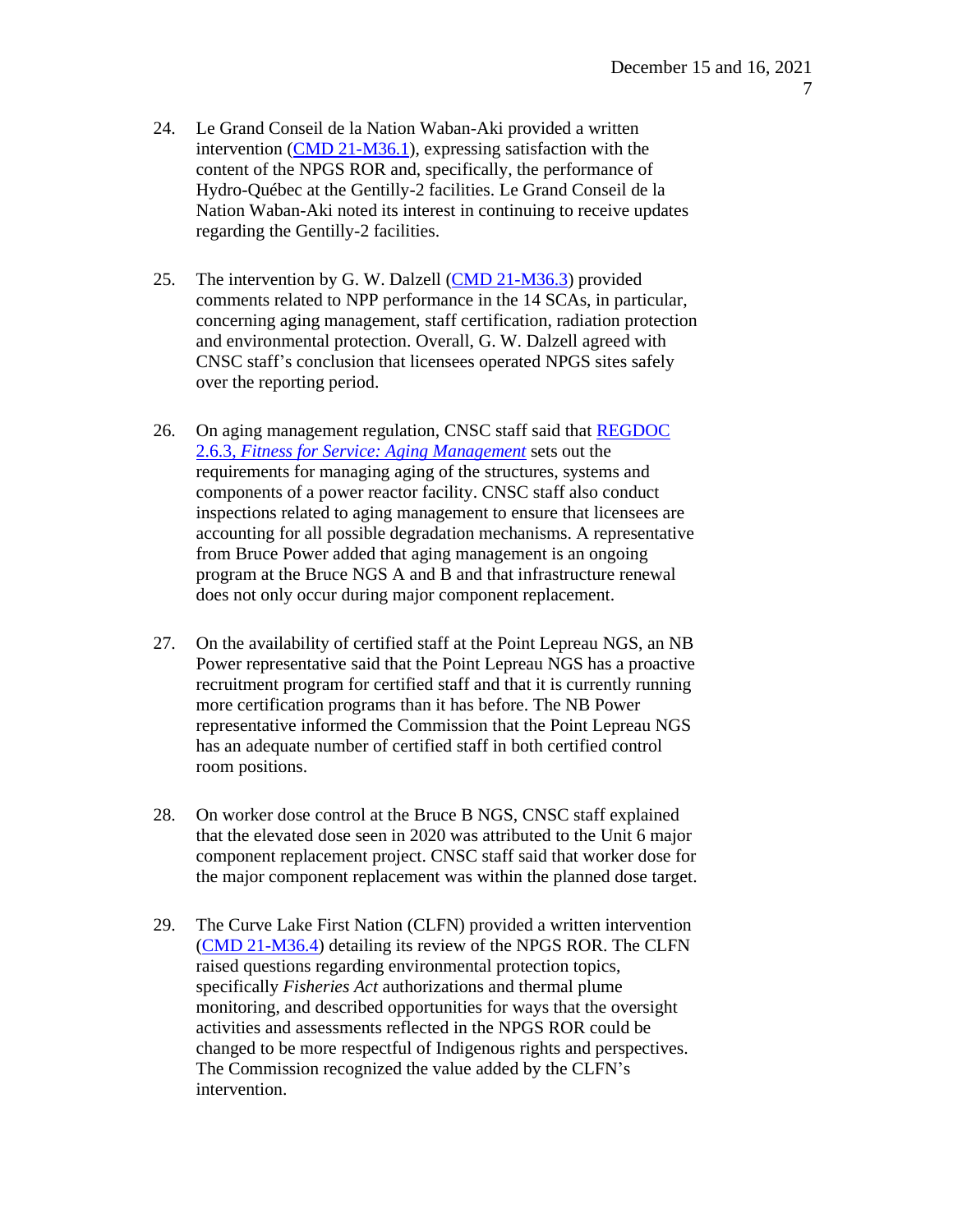- 30. The interventions by CLFN (MD 21-M36.4) and G. W. Dalzell (CMD 21-M36.3) both raised concerns regarding *[Fisheries](https://laws-lois.justice.gc.ca/eng/acts/f-14/) Act* authorizations for NPPs. On the *Fisheries Act* authorization for the Point Lepreau NGS, an NB Power representative explained that NB Power had submitted a corporate-wide application which is awaiting completion of an impact assessment for the decommissioning of a hydro dam in Milltown prior to authorization being finalized. On the issuance of the Darlington offset plan, an OPG representative stated that OPG has conducted all field activities and issued all reports per the requirements of the Darlington *Fisheries Act* authorization to Fisheries and Oceans Canada (DFO). On Indigenous engagement, an OPG representative explained that OPG regularly meets with the Williams Treaties First Nations, DFO, and CNSC staff to discuss the impact of OPG's operations on aquatic life.
- 31. On thermal plume monitoring at the Pickering NGS, an OPG representative said that OPG conducted a two-year thermal plume monitoring study following the 2018 Pickering NGS licence renewal. The OPG representative stated that the results of the study support the 2018 Pickering NGS environmental risk assessment (ERA) conclusion that the thermal plume has no chronic adverse effect on round whitefish egg survival. The OPG representative said that the thermal plume study has been discussed at regular meetings between OPG and Indigenous Nations and communities. A representative from ECCC stated that ECCC has been involved in all thermal plume monitoring work done at OPG sites and that the results indicate that the potential for thermal effects are low.
- 32. The intervention by the Canadian Nuclear Workers' Council (CNWC) [\(CMD 21-M36.5\)](https://www.nuclearsafety.gc.ca/eng/the-commission/meetings/cmd/pdf/CMD21/CMD21-M36-5.pdf) expressed the CNWC's agreement with the conclusions of the 2020 NPGS ROR.
- 33. Several intervenors provided recommendations on the content and scope of the NPGS ROR. CNSC staff noted it has published a discussion paper to solicit feedback from all interested parties on the entire ROR process. CNSC staff intend to discuss the results of this consultation, and the scope and content of future RORs, at a Commission meeting in January 2022.

#### *General Questions*

34. The Commission enquired about the concentration of iron in the Darlington NGS Unit 2 feed water system during Unit 2 return to service. An OPG representative explained that OPG has recently installed iron filtration skids to reduce iron transport during unit power down and return to service, improving equipment reliability and reducing radiological impact.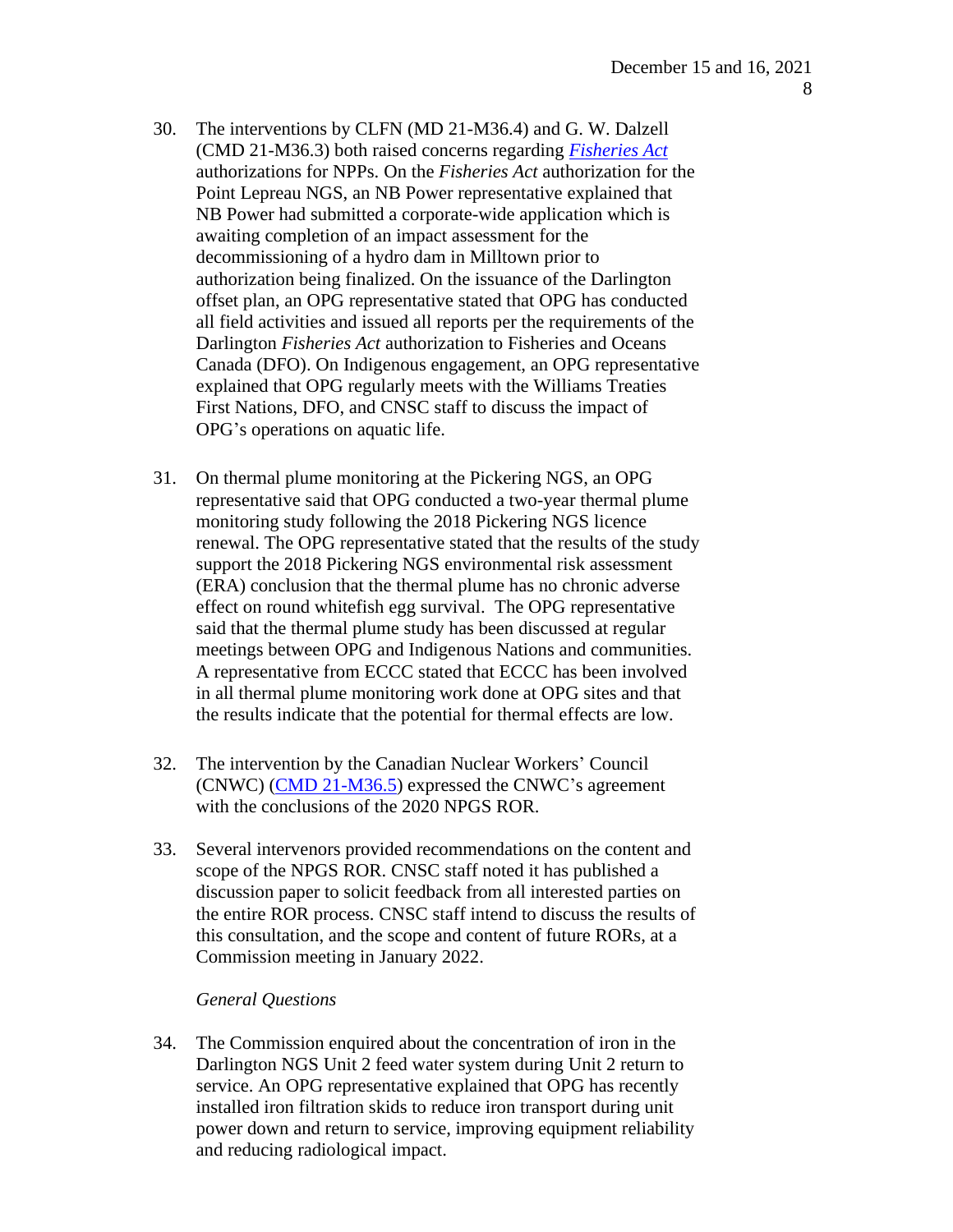- 35. Asked about the lower chemistry compliance index at the Bruce NGS A and B, a Bruce Power representative explained that Bruce Power faced challenges with moderator isotopic purity in all Bruce NPGS units in 2020 due to unavailability of the Darlington tritium removal facility and the slow nature of the online moderator upgrading process. The Bruce Power representative said that Bruce Power increased the reliability of its upgraders and plans to focus on improving chemistry performance in 2022.
- 36. The Commission sought confirmation from CNSC staff that the licensees had implemented the requirements of [REGDOC 2.2.4,](https://nuclearsafety.gc.ca/eng/acts-and-regulations/regulatory-documents/published/html/regdoc2-2-4-v2-version3/index.cfm) *Fitness for Duty, [Volume II: Managing Alcohol](https://nuclearsafety.gc.ca/eng/acts-and-regulations/regulatory-documents/published/html/regdoc2-2-4-v2-version3/index.cfm) and Drug Use,* [Version](https://nuclearsafety.gc.ca/eng/acts-and-regulations/regulatory-documents/published/html/regdoc2-2-4-v2-version3/index.cfm) 3 according to their implementation plans. CNSC staff stated that all licensees confirmed their implementation of the document, aside from random testing, by the July 2021 deadline. CNSC staff said that licensees have committed to implement the random testing portion of the required testing policies in January 2022, after which point CNSC staff will commence compliance verification activities.
- 37. The Commission asked CNSC staff how it considers cumulative environmental impacts and the impacts of climate change on environmental and safety related analyses. CNSC staff explained that it examines whether licensees have considered climate change in technical assessments in relation to safety and the environment. An ECCC representative stated that ECCC is developing more detailed guidelines with respect to the consideration of climate change and cumulative impacts on the environment.
- 38. Asked about the status of the pressure tube fracture toughness model, CNSC staff said that it has received the updated model and is in the process of finalizing its review. Regarding validation of the model, CNSC staff explained that it compares the model's predictions to previous pressure tube burst test results to ensure that the model is valid. As new data are collected, those results are used to further validate the model.
- 39. The Commission asked CNSC staff to explain the need for, and impact of, their having stopped on-site inspections at the beginning of the COVID-19 pandemic. CNSC staff said that, out of an abundance of caution, the CNSC paused on-site inspections for a period of less than 2 months during the early stages of the pandemic. CNSC staff said it never stopped oversight activities outright and never compromised safety. CNSC inspections were considered an essential service and on-site inspections were restarted safely, with remote components as deemed appropriate.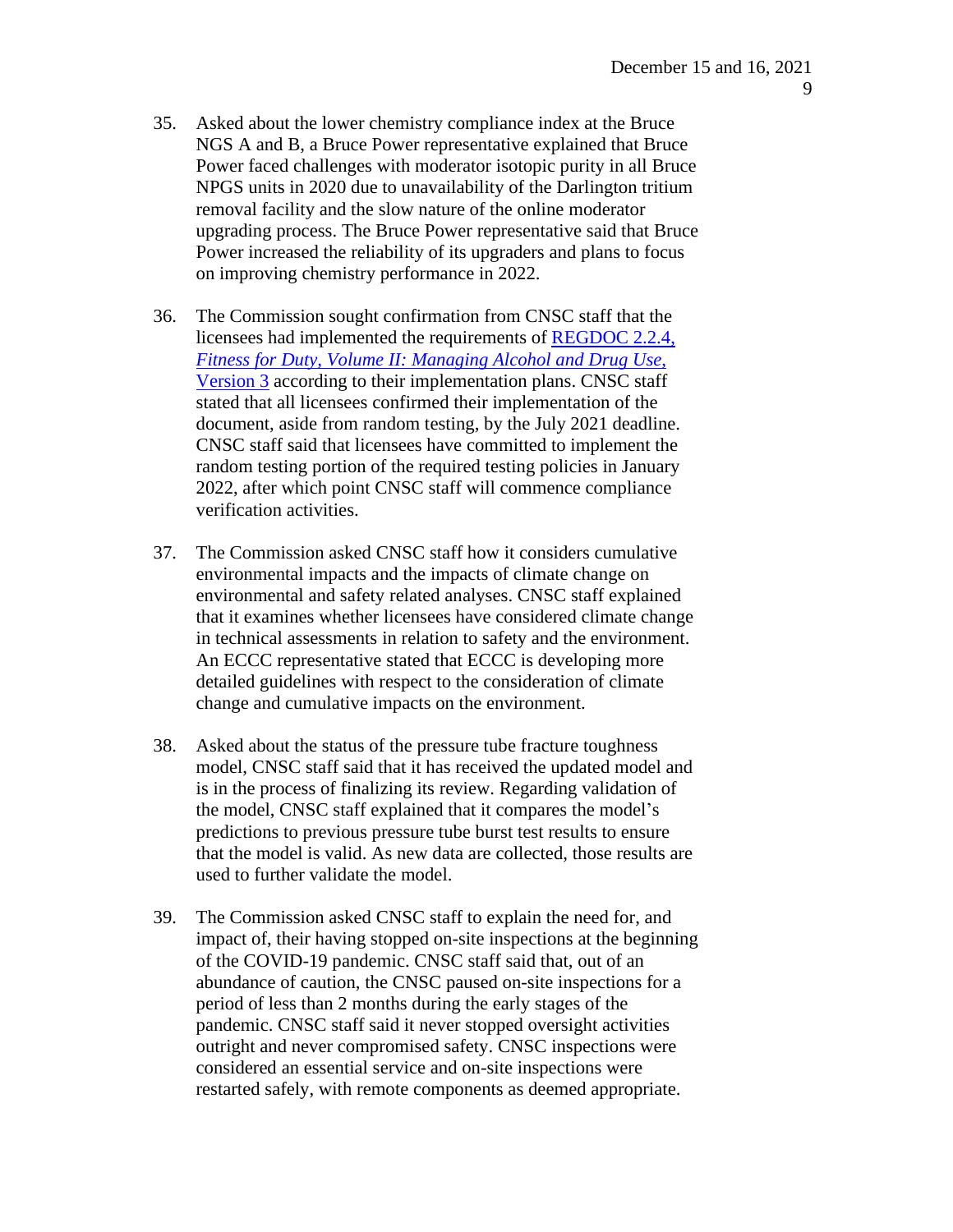- 40. Regarding Indigenous engagement on emergency management matters, CNSC staff said that its meets with Indigenous Nations and communities on a regular basis and discusses emergency management issues as requested. CNSC staff also stated that it engages with Indigenous communities as part of the KI pill working group. A Bruce Power representative said that Indigenous Nations and communities are invited to participate in Bruce Power's emergency exercises. The Bruce Power representative also stated that Bruce Power works with Indigenous communities to enhance their emergency response capabilities.
- 41. Asked about the impact of unplanned worker tritium exposure events at OPG, CNSC staff clarified that no facility exceeded radiation dose limits in 2020. CNSC staff explained that tritium uptake is monitored by testing worker urine samples.
- 42. The Commission enquired about the status of certain projects at the Bruce NGS. On the post-Fukushima moderator coolant makeup modification, a Bruce Power representative said that all units except Unit 6 have the modification installed. The modification is being installed in Unit 6 during its major component replacement. On Bruce Power's emergency radio system replacement, the Bruce Power representative said that the system was fully installed as of December 2021.
- 43. Asked about foreign material exclusion events at the Bruce NGS, CNSC staff explained that most events were the result of contractors dropping objects into the fuelling machine duct or open systems during the major component replacement project. CNSC staff said that Bruce Power took appropriate corrective actions to retrieve each item and ensure that systems were cleaned.
- 44. On conventional safety performance data, CNSC staff clarified to the Commission that the "Canadian industry" data in Figures 11 and 12 of CNSC staff CMD 21-M36 represents the average values across Canadian NPPs. Regarding why third-party contractor data was not reported, CNSC staff explained that third-party contractor data is still monitored, but is not currently captured in REGDOC-3.1.1, *Reporting Requirements [for Nuclear Power](https://nuclearsafety.gc.ca/eng/acts-and-regulations/regulatory-documents/published/html/regdoc3-1-1/index.cfm) [Plant](https://nuclearsafety.gc.ca/eng/acts-and-regulations/regulatory-documents/published/html/regdoc3-1-1/index.cfm)*s reports. Representatives from Bruce Power, OPG, Hydro-Québec, and NB Power each confirmed that their respective organizations track contractor safety data and have not identified any concerning trends. CNSC staff said that the inclusion of third-party contractor data has been proposed in the next revision of REGDOC 3.1.1 which is currently in the final stages of internal consultation.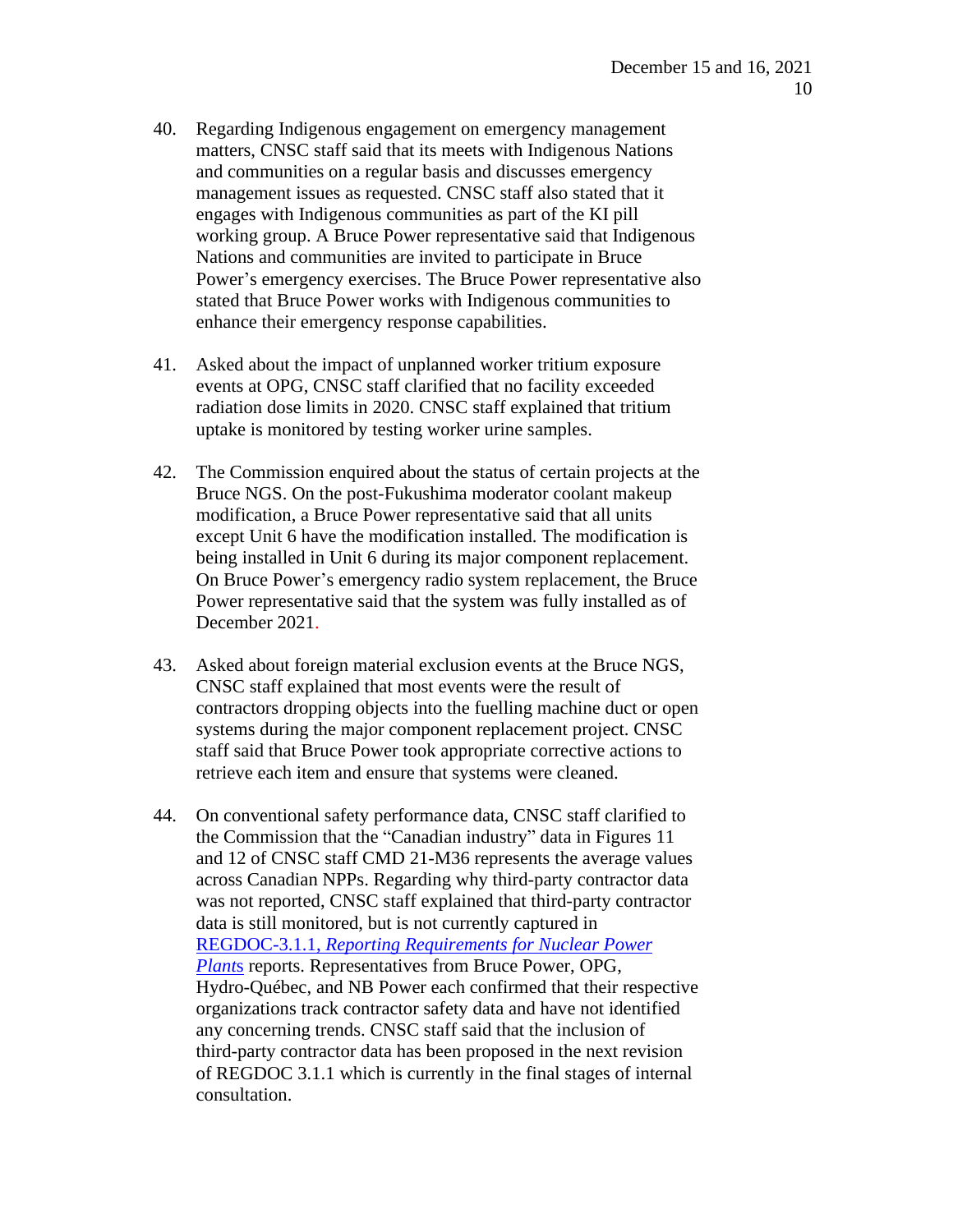- 45. The Commission asked OPG about its plans for final disposal of low and intermediate level waste. An OPG representative said that OPG decided to cancel its low and intermediate level deep geological repository project after the Saugeen Ojibway Nation voted against the project in January 2020. The OPG representative stated that OPG is actively participating in NRCan's work to develop a national integrated strategy for radioactive waste and OPG will continue to safely manage its wastes until permanent disposal facilities are developed. The OPG representative stated that OPG's existing financial guarantees are not impacted by waste storage at this time.
- 46. The Commission noted that IAEA inspectors were unable to access some spent fuel in the Pickering NGS and the Bruce NGS fuel bays. CNSC staff confirmed that it has worked with the IAEA and the licensees to ensure that inaccessible fuel is being made accessible.
- 47. Asked about defective fuel removed from Gentilly-2 reactor, a Hydro-Québec representative said that 35 of the 130,000 fuel bundles removed from the Gentilly-2 reactor over its lifetime were found to have fuel defects. The Hydro-Québec representative said that monitoring systems identified the defects while the reactor was in operation and that Hydro-Québec shared information on the fuel defects with the CANDU Owner's Group (COG).
- 48. Asked about its future regulatory oversight priorities, CNSC staff said that top regulatory priorities in the coming year include aging management, ongoing refurbishment projects, and monitoring the impacts of the COVID-19 pandemic on safe facility operations.

#### *Action Items*

- 49. Following the 2018 licence renewal [hearing for the Bruce NGS,](http://nuclearsafety.gc.ca/eng/the-commission/pdf/Decision-BrucePower-Relicensing2018-e.pdf) the Commission directed CNSC staff to include in the NPGS RORs an update on Bruce Power's implementation of a fully automated electronic data transfer system to the CNSC's Emergency Operations Centre. In the 2020 NPGS ROR, CNSC staff reported that Bruce Power had implemented the data transfer system and recommended that this action item be closed. The Commission is satisfied by the information provided by CNSC staff. Action item #14755 is closed.
- 50. The Commission directed CNSC staff to establish a regulatory position on risk aggregation at the [March 2014 Commission](http://nuclearsafety.gc.ca/eng/the-commission/pdf/2014-03-27-Minutes-e-Final-Edocs4431644.pdf) [meeting.](http://nuclearsafety.gc.ca/eng/the-commission/pdf/2014-03-27-Minutes-e-Final-Edocs4431644.pdf) CNSC staff provided annual updates on this action item in the NPGS RORs. In the 2020 NPGS ROR and supplemental staff submission [\(CMD 21-M36.B\)](https://www.nuclearsafety.gc.ca/eng/the-commission/meetings/cmd/pdf/CMD21/CMD21-M36-B.pdf), CNSC staff explained that it

**ACTION** #8504 Closed

**ACTION** #14755

Closed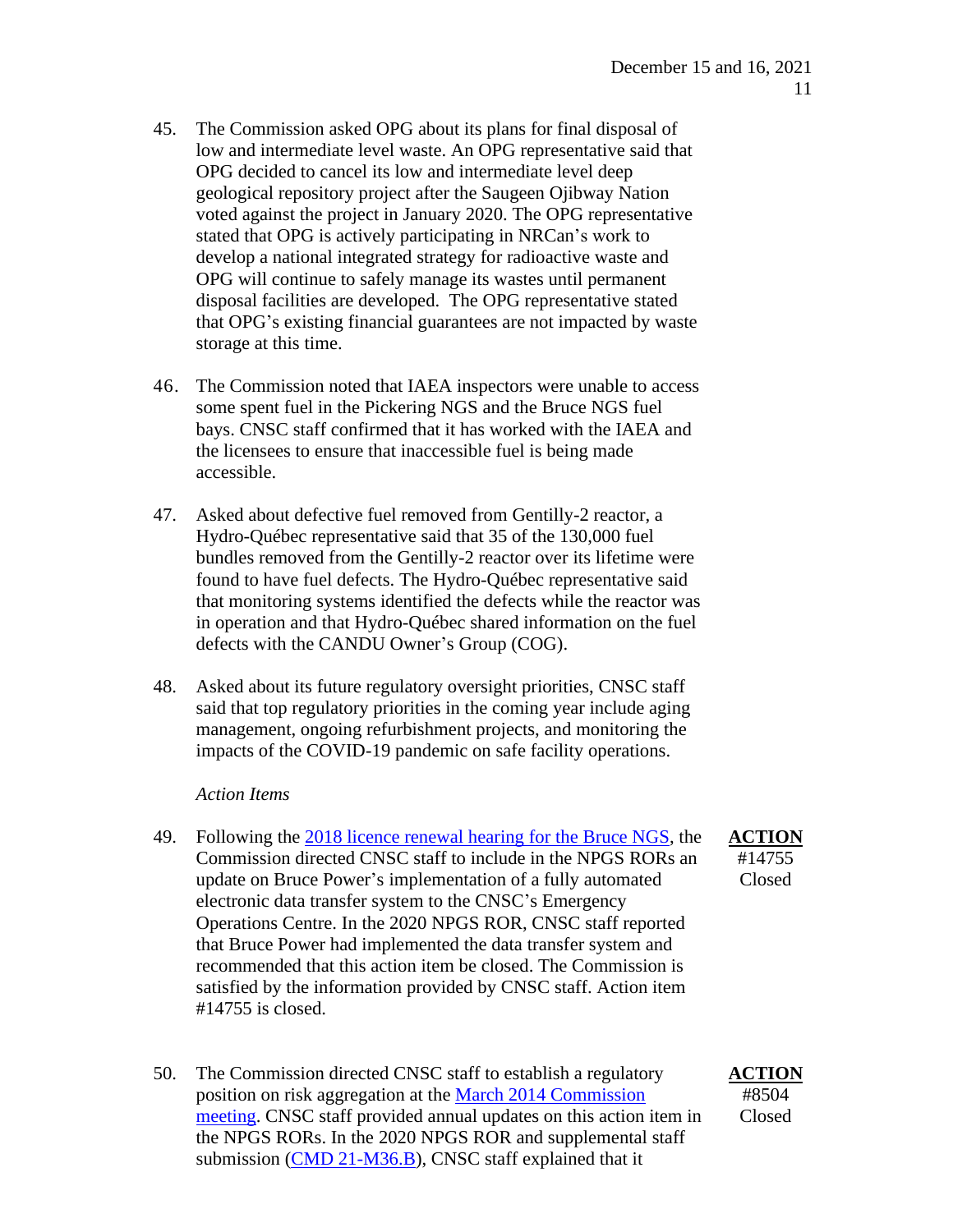actively engaged in international projects on site-level PSA and risk aggregation between 2015 and 2019. The results of these projects led CNSC staff to reiterate its position with regard to risk aggregation which remains as stated in section 4.2.2 of [REGDOC-](https://nuclearsafety.gc.ca/eng/acts-and-regulations/regulatory-documents/published/html/regdoc2-5-2/index.cfm#sec4-2-2)2.5.2, *[Design of Reactor Facilities:](https://nuclearsafety.gc.ca/eng/acts-and-regulations/regulatory-documents/published/html/regdoc2-5-2/index.cfm#sec4-2-2) Nuclear Power Plants*. CNSC staff recommended that this action be closed. The Commission is satisfied by the information provided by CNSC staff. Action item #8504 is closed.

## Regulatory Oversight Report for Uranium Mines, Mills, Historic and Decommissioned Sites in Canada: 2020

- 51. With reference to CMD [21-M34,](https://www.nuclearsafety.gc.ca/eng/the-commission/meetings/cmd/pdf/CMD21/CMD21-M34.pdf) CNSC staff presented its regulatory oversight report on Uranium Mines, Mills, Historic and Decommissioned Sites in Canada for 2020 (the UMM ROR). This report summarized CNSC staff's assessment of the performance of Canadian uranium mines and mills licensed facilities for the year 2020 and the performance of Canadian historic and decommissioned uranium mines and mills sites over the period of 2018-2020.
- 52. The UMM ROR summarizes CNSC staff's assessment of the performance of the following uranium mines and mills facilities:
	- Cigar Lake Operation
	- McArthur River Operation
	- Rabbit Lake Operation
	- Key Lake Operation
	- McClean lake Operation.

the following decommissioned uranium mines and mills sites:

- Former Lorado Mill
- Beaverlodge Mine Site
- Cluff Lake Uranium Mine and Mill
- Rayrock Closed Mine
- Port Radium Closed Mine
- Agnew Lake Tailings Management Facility
- Bicroft Tailings Storage Facility
- Dyno Closed Mine
- Elliot Lake Historic Sites
- Denison and Stanrock Closed Mines
- Deloro Mine

and the following historic uranium mines and mills sites:

- Gunnar Legacy Uranium Mine
- Madawaska Closed Uranium Mine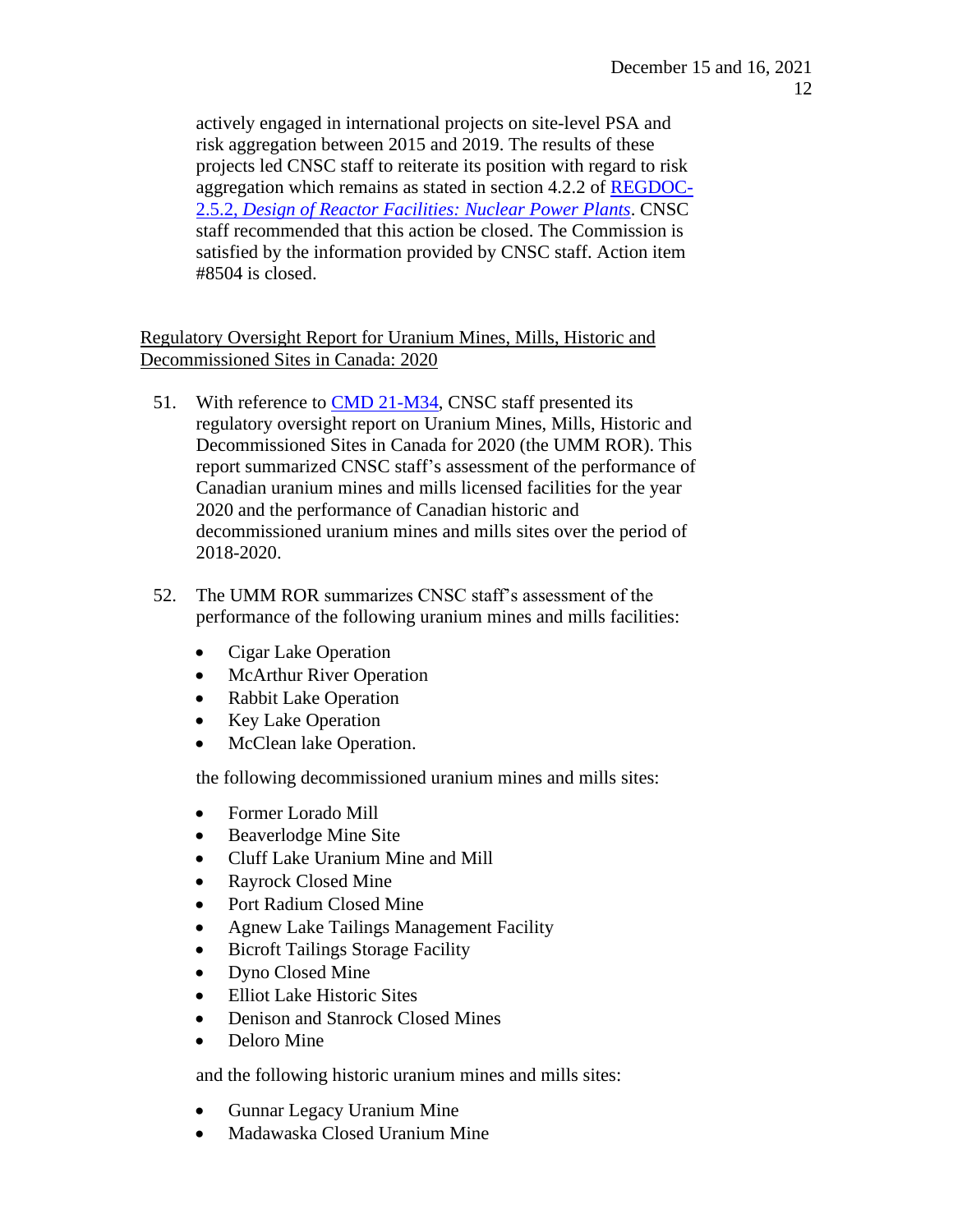- 53. The UMM ROR provided the following information:
	- a description of each site and its highlights over the reporting period;
	- regulatory oversight activities by CNSC staff, including those impacted by the COVID-19 pandemic;
	- CNSC staff's assessment of the performance of each site in each applicable SCA, with a focus on the radiation protection, environmental protection, and conventional health and safety SCAs;
	- CNSC staff's Indigenous engagement and consultation efforts.
- 54. CNSC staff's presentation included the following additional information:
	- errata for the UMM ROR, all of an administrative nature and having no bearing on staff's assessment of licensee performance,
	- updates on previous Commission action items,
	- key themes raised by intervenors.
- 55. CNSC staff informed the Commission that all operational, historic, and decommissioned uranium mines and mills had satisfactory performance in all applicable SCAs over the reporting period. CNSC staff stated that all facilities had comprehensive radiation protection, environmental protection, and conventional health and safety programs in place.
- 56. The Commission gave licensees the opportunity to comment on the UMM ROR. Representatives from Cameco and Orano provided comments related to the performance of their respective licensed facilities over the reporting period.

## *Interventions*

- 57. With respect to the CNSC PFP, an [FRC recommended](http://nuclearsafety.gc.ca/eng/the-commission/participant-funding-program/opportunities/pfp-2021-UMM-ROR.cfm) up to \$76,480 in participant funding be provided to the following 3 applicants:
	- Curve Lake First Nation
	- English River First Nation
	- Ya'thi Néné Land and Resource Office

Additional written submissions were received from the following intervenors:

- Athabasca Joint Engagement and Environmental Subcommittee
- Canadian Nuclear Worker's Council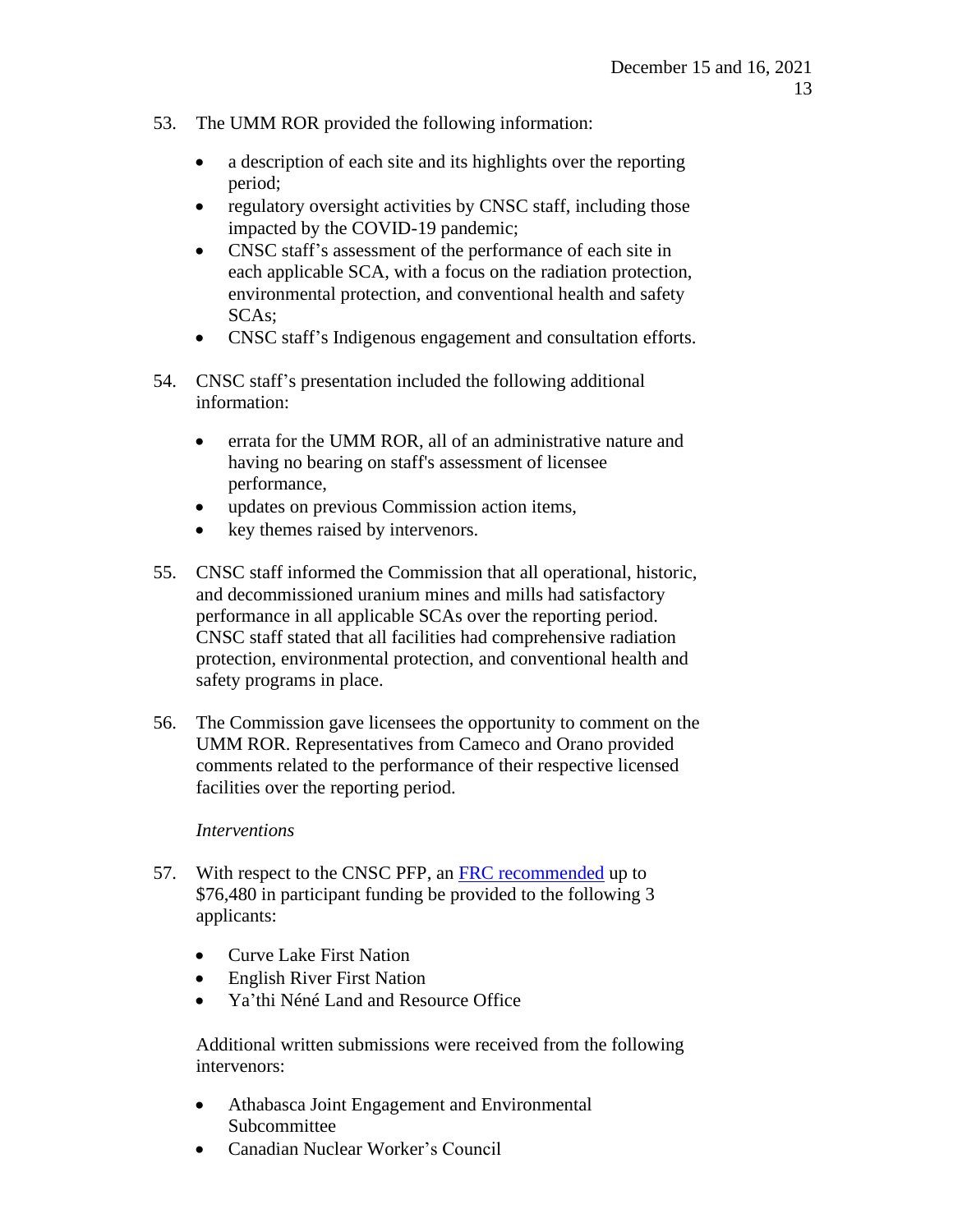- Lac La Ronge Indian Band
- Saskatchewan Mining Association

An additional request to make an oral presentation was received from the following intervenor:

- Kineepik Métis Local and the Northern Village of Pinehouse
- 58. The Kineepik Métis Local and the Northern Village of Pinehouse (NVP) submitted a written intervention [\(CMD 21-M34.2\)](https://www.nuclearsafety.gc.ca/eng/the-commission/meetings/cmd/pdf/CMD21/CMD21-M34-2.pdf) and gave an oral presentation [\(CMD 21-M34.2A\)](https://www.nuclearsafety.gc.ca/eng/the-commission/meetings/cmd/pdf/CMD21/CMD21-M34-2A.pdf), part of which was presented in the Cree language. The Kineepik Métis Local and the NVP acknowledged the positive engagement efforts by CNSC staff, Cameco, and Orano and suggested areas for improved engagement including the availability of documents in the Cree language.
- 59. On the availability of documents in Indigenous languages, CNSC staff said that it is considering the opportunity to translate a summary of the UMM ROR into the Cree language. Representatives from Cameco and Orano said that both companies offer Cree and Dene translations of their publicly available materials. CNSC staff, as well as the Cameco and Orano representatives, also noted that they have Indigenous language interpreters available as required when they meet with Indigenous Nations and communities. The Commission appreciates the efforts made by licensees and CNSC staff to make materials available in Indigenous languages.
- 60. Asked about Indigenous engagement in environmental monitoring programs, CNSC staff said that it sends letters to Indigenous Nations and communities ahead of its Independent Environmental Monitoring Program (IEMP) campaigns to solicit feedback to incorporate into the IEMP sampling plans. CNSC staff then disseminate the result of the IEMP campaigns to Indigenous Nations and communities via outreach events.
- 61. The English River First Nation (ERFN) provided the Commission with an oral presentation, a written submission [\(CMD 21-M34.3\)](https://www.nuclearsafety.gc.ca/eng/the-commission/meetings/cmd/pdf/CMD21/CMD21-M34-3.pdf), and an Elder from the ERFN gave an opening prayer. The ERFN's intervention included its detailed review of the 2020 UMM ROR, which focused on indigenous engagement and environmental protection matters. ERFN expressed satisfaction with Cameco and Orano's prior responses to the questions raised in its intervention.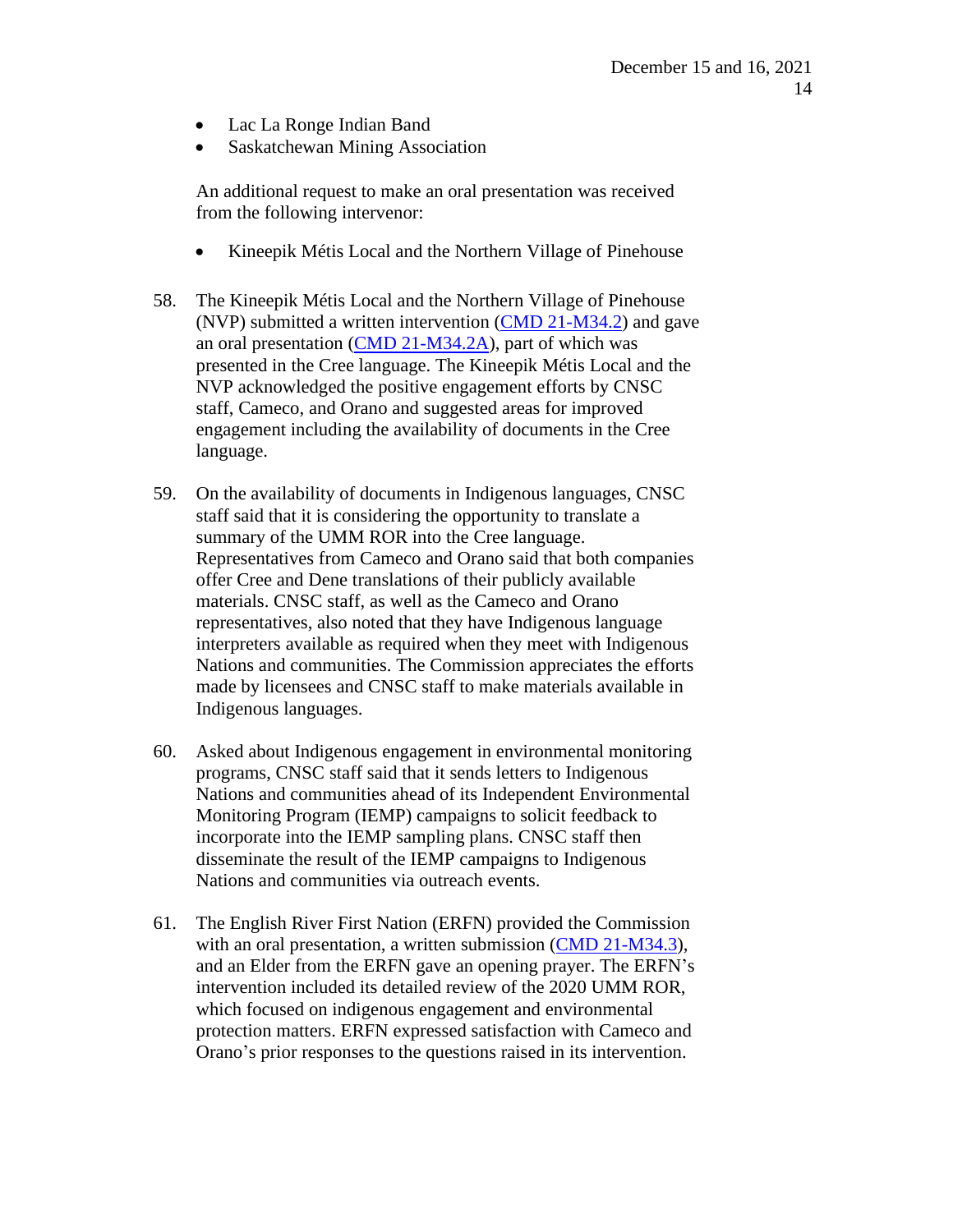- 62. On Indigenous engagement regarding action level exceedances at uranium mine and mill facilities, the ERFN explained that Cameco and Orano provide plain language summaries of action level exceedance events which the ERFN then orally communicates to its community members.
- 63. On selenium releases from the McClean Lake Operation, an Orano representative explained that a selenium action level exceedance occurred in 2020 while changes were being made to the site's water treatment plant. The Orano representative said that, although Orano is forecasting increasing trends that could potentially cause future problems, environmental risk assessments to date have not shown adverse impacts of selenium loading on the receiving environment. The Orano representative said that Orano is making additional changes to the water treatment plant in 2022 to prevent future selenium action level exceedances.
- 64. The Commission asked about the *Healthy Fish Consumption Guidelines<sup>1</sup>* in place for water bodies downstream of the Beaverlodge site. A representative from the Saskatchewan Health Authority (SHA) stated that the guidelines, released jointly by the SHA and the Saskatchewan Ministry of Environment, describe how fish consumption from specific bodies of water near the Beaverlodge site should be limited due to historical selenium releases. The SHA representative informed the Commission of the specific quantities of different fish species deemed safe for consumption. A Cameco representative said that the selenium levels are expected to naturally improve over the course of hundreds of years.
- 65. The Commission enquired about molybdenum emissions at the McArthur River Operation. A Cameco representative explained that ecological risk assessments done in the early 2000s indicated that molybdenum posed a risk to the environment. In response, Cameco had implemented process changes at the McArthur River Operation prior to 2018 which reduced molybdenum concentrations in treated effluent. Since 2018, concentrations of molybdenum were further reduced by approximately 90% as a result of placing the facility into a state of care and maintenance.
- 66. The Ya'thi Néné Land and Resource Office (YNLR) provided to the Commission a written submission [\(CMD 21-M34.8\)](https://www.nuclearsafety.gc.ca/eng/the-commission/meetings/cmd/pdf/CMD21/CMD21-M34-8.pdf) and an oral presentation [\(CMD 21-M34.8A\)](https://www.nuclearsafety.gc.ca/eng/the-commission/meetings/cmd/pdf/CMD21/CMD21-M34-8A.pdf) focusing on the importance of the land, the impact of industry on the land, Indigenous engagement, and the disposition of YNLR's past recommendations. The Commission noted that YNLR's inclusion of direct quotes from members of the Athabasca Land Protection

<sup>1</sup> Saskatchewan Ministry of Environment, *Healthy Fish Consumption Guidelines*, 2016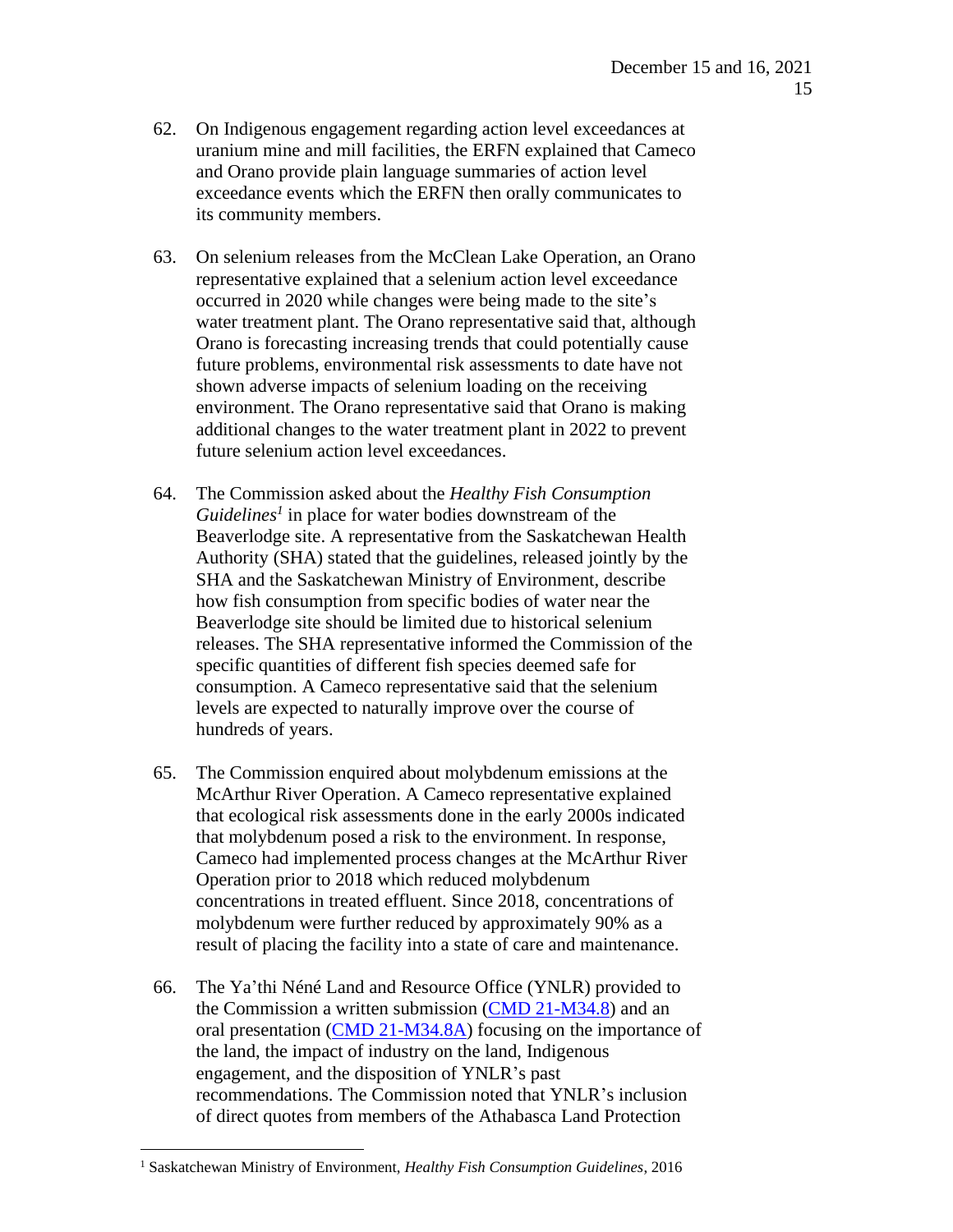Committee was beneficial in understanding the communities' perspectives.

- 67. The Commission asked CNSC staff how they address recommendations from the YNLR and other intervenors. CNSC staff confirmed that concerns raised by intervenors are tracked internally to ensure they are addressed and dispositioned. With regard to the YNLR, CNSC staff said that it is working towards developing a terms of reference with the YNLR to support longterm engagement and to better address concerns raised by the YNLR. The Commission is satisfied that CNSC staff have a process in place to track and disposition intervenors' comments.
- 68. The Curve Lake First Nation (CLFN) submitted its review of the UMM ROR as a written intervention [\(CMD 21-M34.1\)](https://www.nuclearsafety.gc.ca/eng/the-commission/meetings/cmd/pdf/CMD21/CMD21-M34-1.pdf). Key recommendations raised in the CLFN's intervention included opportunities for improving Indigenous engagement in environmental monitoring programs and the development of a biological performance matrix.
- 69. Regarding the development of a comprehensive biological performance matrix, CNSC staff said that site ERAs do consider both exposures to components in the environment as well as to receptors that consume a traditional diet. CNSC staff added that it has started to use Indigenous knowledge studies to support its reviews of the ERAs. A Cameco representative said that Cameco uses feedback from Indigenous Nations and communities to target its country food studies and communicate the impacts to community members. A representative from ECCC added that, per the *[Metal and Diamond Mining Effluent Regulations](https://laws-lois.justice.gc.ca/eng/regulations/sor-2002-222/)*, operational uranium mines must have a biological monitoring program including fish surveys, benthic invertebrate surveys, water quality monitoring, sediment monitoring. The Commission acknowledged the importance of evaluating environmental impact as a whole, in addition to the impact on individual receptors.
- 70. The Lac La Ronge Indian Band (LLRIB) provided a written submission [\(CMD 21-M34.6\)](https://www.nuclearsafety.gc.ca/eng/the-commission/meetings/cmd/pdf/CMD21/CMD21-M34-6.pdf) expressing satisfaction with Cameco's efforts to engage with the LLRIB over the reporting period through the LLRIB Collaboration Agreement.
- 71. On collaboration agreements, CNSC staff clarified that the CNSC does not require licensees to formalize a specific type of agreement with Indigenous Nations and communities; however collaboration agreements are considered best practice.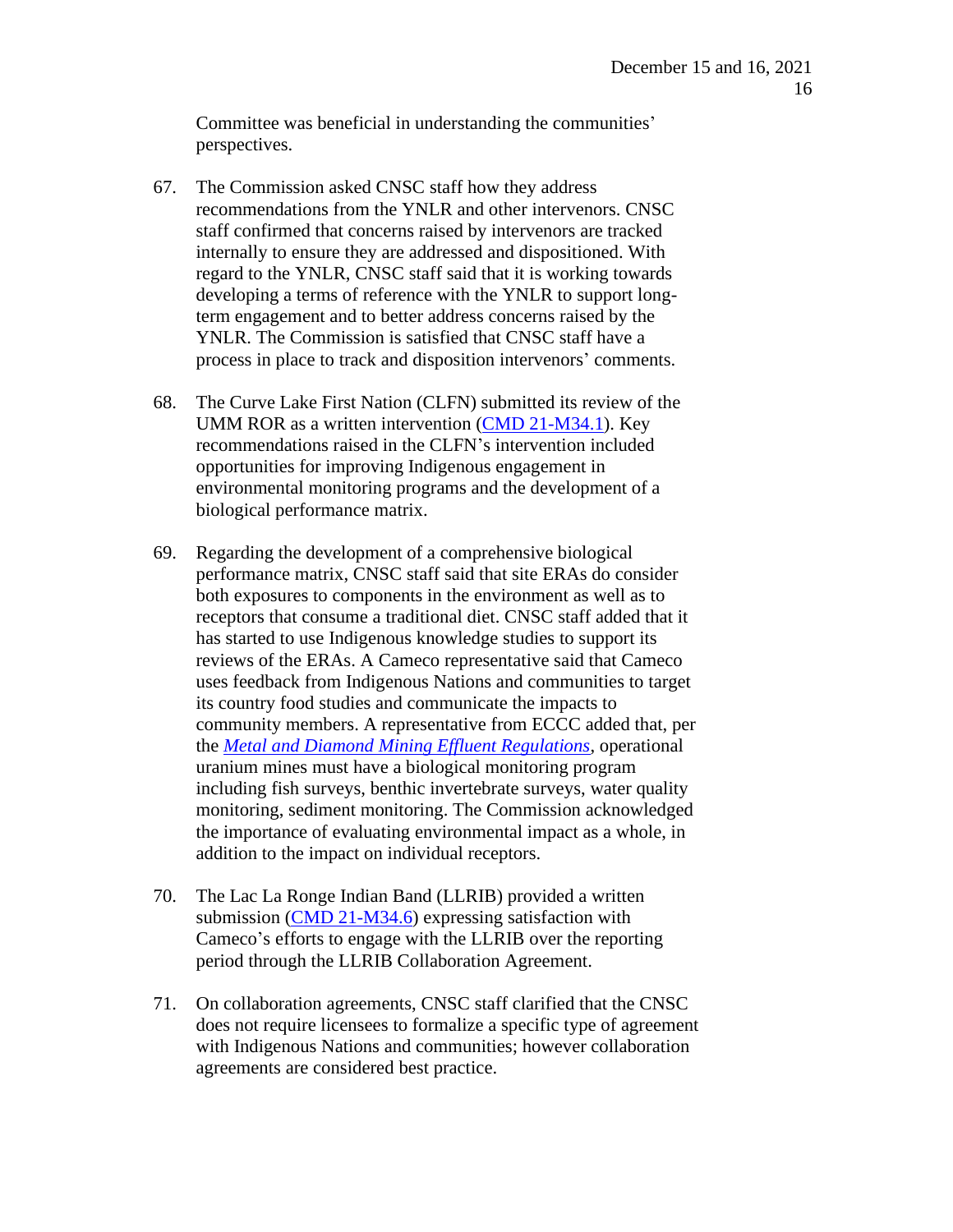- 72. The Athabasca Joint Engagement and Environmental Subcommittee (AJES) submitted a written intervention [\(CMD 21-](https://www.nuclearsafety.gc.ca/eng/the-commission/meetings/cmd/pdf/CMD21/CMD21-M34-7.pdf) [M34.7\)](https://www.nuclearsafety.gc.ca/eng/the-commission/meetings/cmd/pdf/CMD21/CMD21-M34-7.pdf) expressing satisfaction with Cameco and Orano's efforts to inform the AJES of their operations though the Ya'thi Nene Collaboration Agreement.
- 73. The Canadian Nuclear Workers Council (CNWC) and the Saskatchewan Mining Association (SMA) submitted written interventions [\(CMD 21-M34.4](https://www.nuclearsafety.gc.ca/eng/the-commission/meetings/cmd/pdf/CMD21/CMD21-M34-4.pdf) and [CMD 21-M34.5\)](https://www.nuclearsafety.gc.ca/eng/the-commission/meetings/cmd/pdf/CMD21/CMD21-M34-5.pdf) in support of CNSC staff's conclusion that Canada's uranium mine and mill sites were operated safely throughout the reporting period.

#### *General Questions*

- 74. Asked if Cameco faced challenges restarting the Cigar Lake Operation after shutting it down for COVID-19 precautions, a Cameco representative said that Cameco is experienced at bringing the Cigar Lake Operation back online following extended maintenance shutdowns. The Cameco representative stated that releases of treated water from the Cigar Lake Operation remain relatively constant during facility start-up and shutdown.
- 75. The Commission commented on a potential sanitary hazard associated with a radiological action level exceedance event at the Cigar Lake Operation. CNSC staff clarified that an air sampling dust pump, not a personal respirator, was shared between the two workers and that there was no sanitary hazard associated with the event.
- 76. The Commission asked if there could be negative environmental impacts associated with effluent monitoring ponds freezing during winter months. A Cameco representative confirmed that freezing of mining and mill facility effluent ponds does not impact the release of pollutants to the environment.
- 77. Asked about the high severity rate for lost-time injuries at the Rabbit Lake Operation, a Cameco representative explained that there was one lost time injury at the Rabbit Lake Operation in 2019 and none in 2020. The Cameco representative said that the 2019 incident was a repetitive strain injury where the employee was flown offsite for evaluation. The employee returned to work, but the lost hours continued to accrue into 2020.
- 78. The Commission offered representatives from other government departments the opportunity to provide comments. A representative Saskatchewan Ministry of Environment stated that the Ministry had no issues with CNSC staff's findings in the 2020 UMM ROR. A representative from the Saskatchewan Ministry of Government Relations recognized that licensees have been engaging with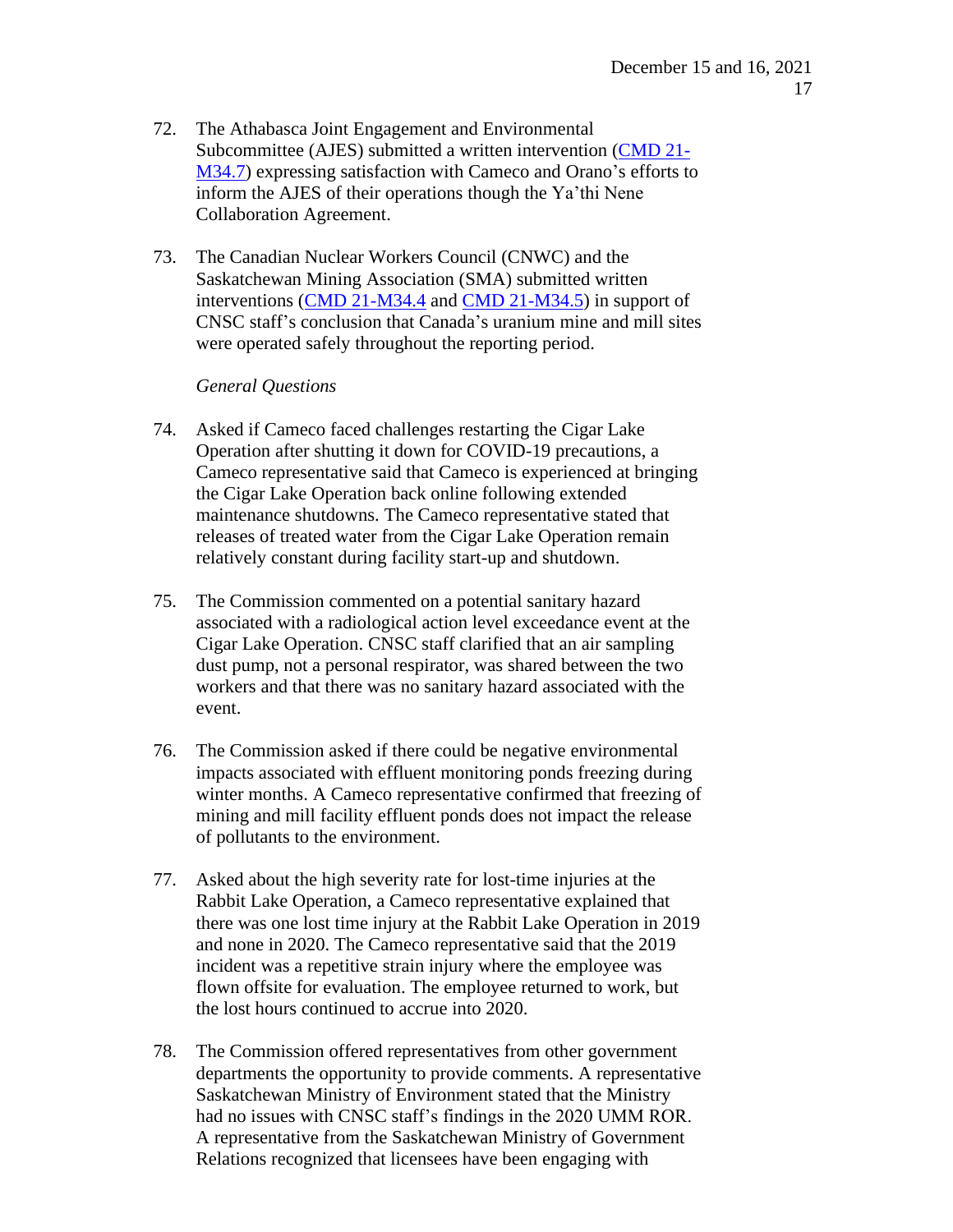northern communities and highlighted the need for continued engagement efforts.

79. The Commission commended CNSC staff for the clarity and thoroughness of the 2020 UMM ROR.

Regulatory Oversight Report for Uranium and Nuclear Substance Processing Facilities and Research Reactors in Canada: 2020

- 80. With reference to CMD [21-M33,](https://www.nuclearsafety.gc.ca/eng/the-commission/meetings/cmd/pdf/CMD21/CMD21-M33.pdf) CNSC staff presented its regulatory oversight report on Uranium and Nuclear Substance Processing Facilities and Research Reactors in Canada for 2020 (the UNSPF ROR). This report summarized CNSC staff's assessment of the performance of Canadian uranium and nuclear substance processing facilities for the year 2020 and the performance of Canadian research reactors for 2018-2020.
- 81. The uranium and nuclear substance processing facilities and research reactors are governed under CNSC licences issued to the following facilities:
	- Cameco Blind River Refinery
	- Cameco Port Hope Conversion Facility (PHCF)
	- Cameco Fuel Manufacturing Inc. (CFM)
	- BWXT Toronto
	- BWXT Peterborough
	- SRB Technologies (Canada) Inc. (SRBT)
	- Nordion (Canada) Inc.
	- Best Theratronics Ltd.
	- École Polytechnique de Montréal SLOWPOKE-2 (ÉPM)
	- McMaster Nuclear Reactor (MNR)
	- Royal Military College of Canada SLOWPOKE-2 (RMC)
	- Saskatchewan Research Council SLOWPOKE-2 (SRC)
- 82. The UNSPF ROR provided information focussing on:
	- an overview and operational highlights for each facility;
	- CNSC staff's regulatory oversight activities;
	- CNSC staff's assessment of licensee performance in all applicable SCAs, with focus on the radiation protection, environmental protection and conventional health and safety SCAs; and
	- CNSC staff's public and Indigenous engagement and consultation efforts.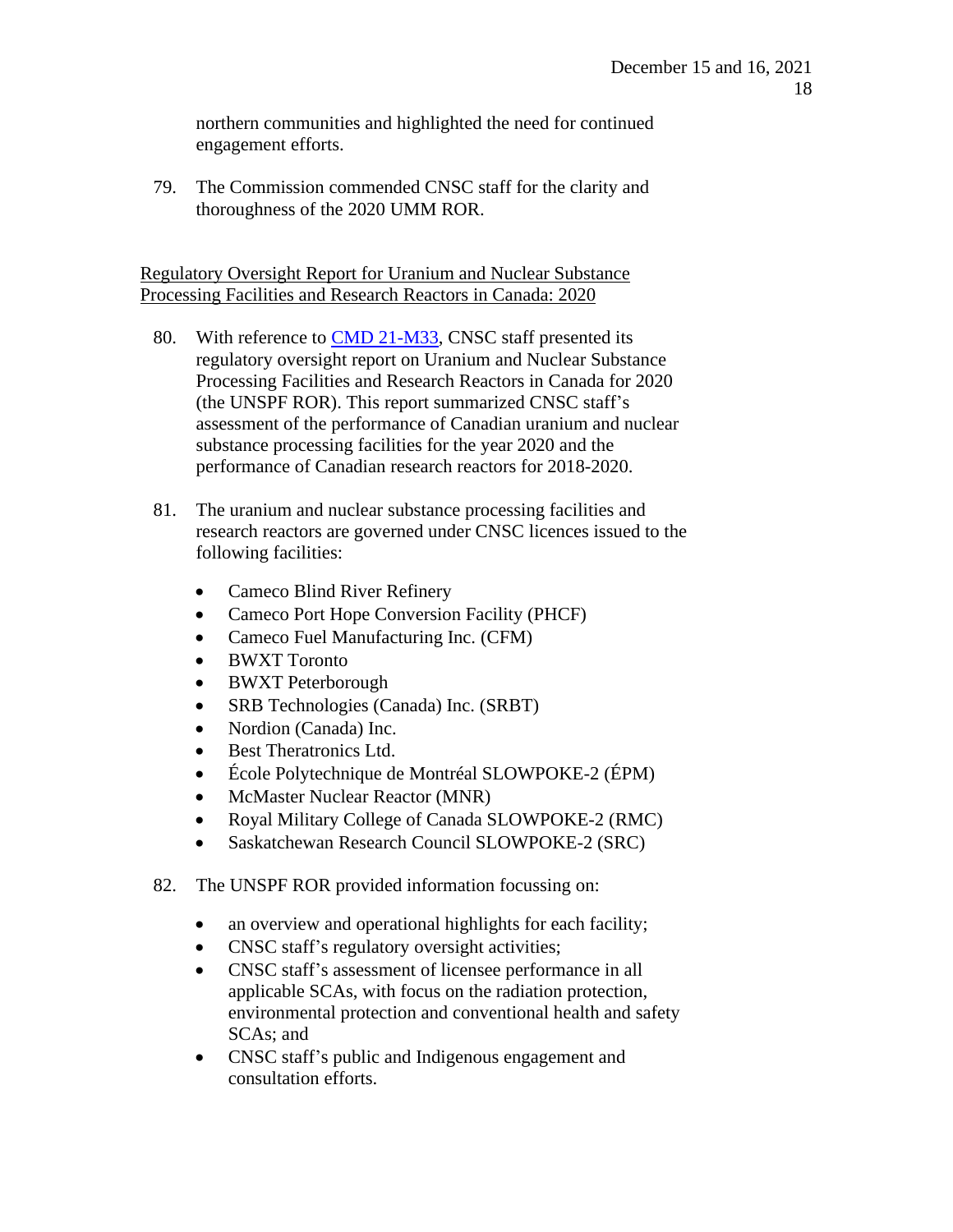- 83. CNSC staff's presentation included the following additional information:
	- errata for the UNSPF ROR, none of which impacted the determinations made by CNSC staff;
	- changes to the format of the UNSPF ROR from previous years; and
	- key themes from interventions.
- 84. CNSC staff informed the Commission that licensees safely conducted operations at uranium and nuclear substance processing facilities and research reactors over their respective reporting periods. CNSC staff ranked each facility as "satisfactory" in each applicable SCA.
- 85. CNSC staff explained that, like the 2019 UNSPF ROR, the 2020 UNSPF ROR assessed facility performance using a simplified rating approach. Licensee performance in each SCA was assessed as either "satisfactory" or "below expectation" over the reporting period. The "fully satisfactory" rating is no longer in use. CNSC staff noted that a facility that previously received an SCA rating of fully satisfactory and now has a rating of satisfactory, does not necessarily indicate reduced performance.
- 86. The Commission provided licensees the opportunity to comment on the UNSPF ROR. Representatives from Cameco, BWXT Nuclear Energy Canada, SRB Technologies (SRBT), Nordion, Best Theratronics, McMaster University, and the Royal Military College of Canada each provided comments related to the UNSPF ROR and their respective licenced facilities.

## *Intervenors*

- 87. With respect to the CNSC PFP, an [FRC recommended](http://nuclearsafety.gc.ca/eng/the-commission/participant-funding-program/opportunities/pfp-2021-UNSPF-ROR.cfm) up to \$34,165.54 in participant funding be provided to the following 2 applicants:
	- Curve Lake First Nation
	- Algonquins of Ontario

An additional written submission was received from the following intervenor:

- Canadian Nuclear Worker's Council
- 88. The Curve Lake First Nation (CLFN) submitted a written intervention [\(CMD 21-M33.1\)](https://www.nuclearsafety.gc.ca/eng/the-commission/meetings/cmd/pdf/CMD21/CMD21-M33-1.pdf) detailing its review and recommendations regarding the UNSPF ROR. The CLFN provided recommendations related to environmental protection, and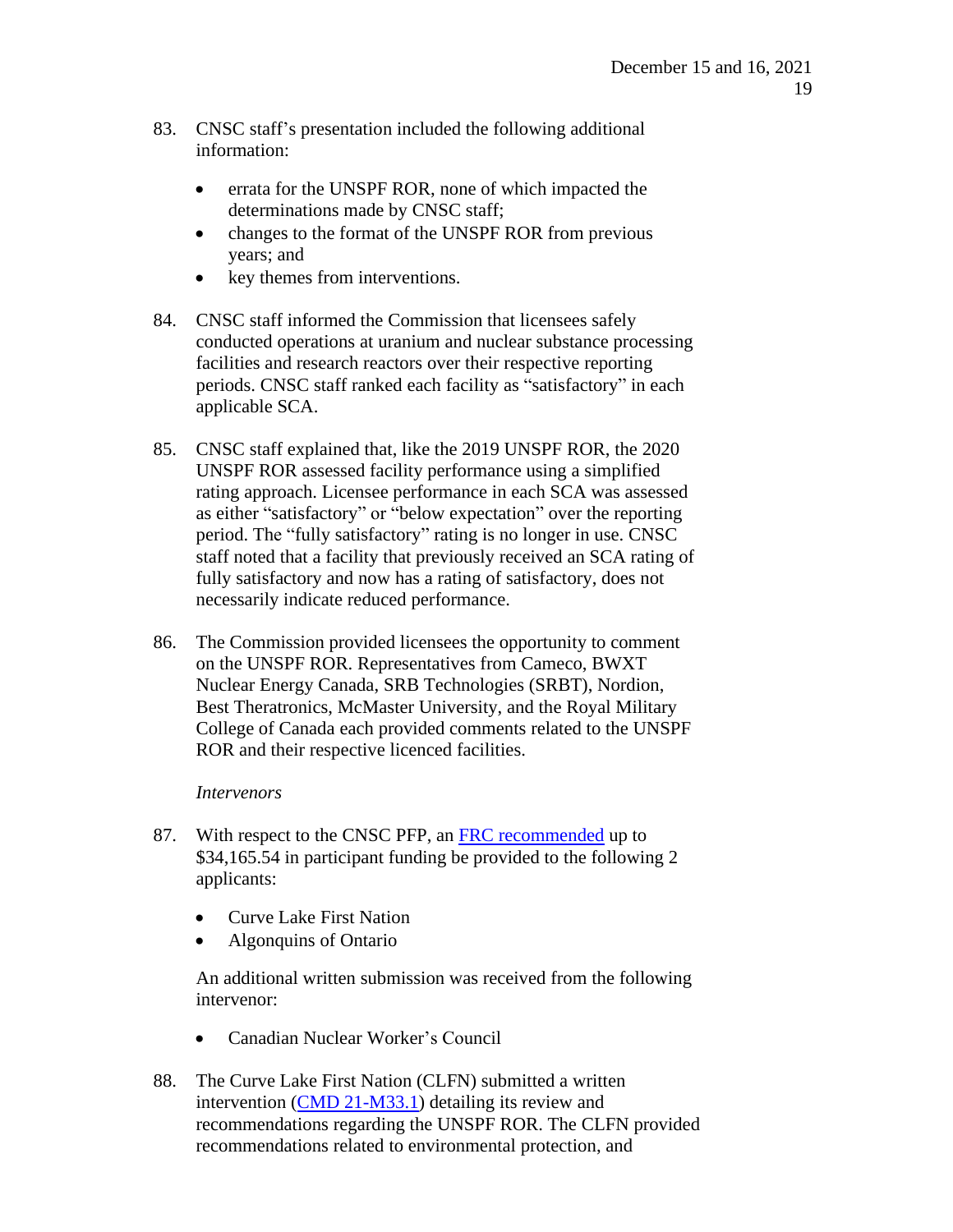described opportunities to improve how oversight activities and assessments are reflected in the UNSPF ROR to be more respectful of Indigenous rights and perspectives. The CLFN also requested further information on the measures licensees are taking to prevent fish impingement.

- 89. The Commission asked for an update on fish impingement prevention at the Port Hope Conversion Facility. A Cameco representative said that multiple prevention measures are in place including a barrier in front of the water intake and thrusters to push fish and other materials away from the intake. The representative added that Cameco will be abandoning the cooling water intake in 2022 in favour of a closed loop cooling system. This will remove the opportunity for fish impingement.
- 90. The Algonquins of Ontario (AOO) submitted a written intervention [\(CMD 21-M33.2\)](https://www.nuclearsafety.gc.ca/eng/the-commission/meetings/cmd/pdf/CMD21/CMD21-M33-2.pdf) including its technical review of the UNSPF ROR. In its intervention, the AOO also provided recommendations to CNSC staff and requested additional information on specific environmental and radiation protection topics including tritium concentrations observed at a monitoring well on the SRBT site.
- 91. The Commission asked CNSC to provide an oral explanation and update on the environmental impact of elevated tritium concentrations observed at a SRBT groundwater monitoring well. CNSC staff said that the well in question is located directly beneath SRBT's active ventilation stacks and that, though the well exceeded the Ontario Drinking Water Standard for tritium in 2020, the well could not be used for drinking as it is located on SRBT's site and access is restricted. CNSC staff stated that tritium concentration in this well has decreased over time and that even the historical high tritium levels would not result in adverse impacts to the nearby Muskrat River. A representative from Environment and Climate Change Canada (ECCC) added that the potential for impact on the local groundwater and surface water was low because the tritium levels were below the radiation dose thresholds for non-human biota. The Commission appreciated the clarification provided by CNSC staff and ECCC.
- 92. The Canadian Nuclear Workers' Council (CNWC) submitted a written intervention  $(CMD 21-M33.3)$  expressing its support for CNSC staff's conclusion in the UNSPF ROR that Canadian uranium processing facilities in Canada operated safely in 2020.

#### *General Questions*

93. The Commission enquired about releases from the Port Hope Conversion Facility (PHCF) to the Port Hope Harbour. CNSC staff clarified that Cameco does not release effluent into the Port Hope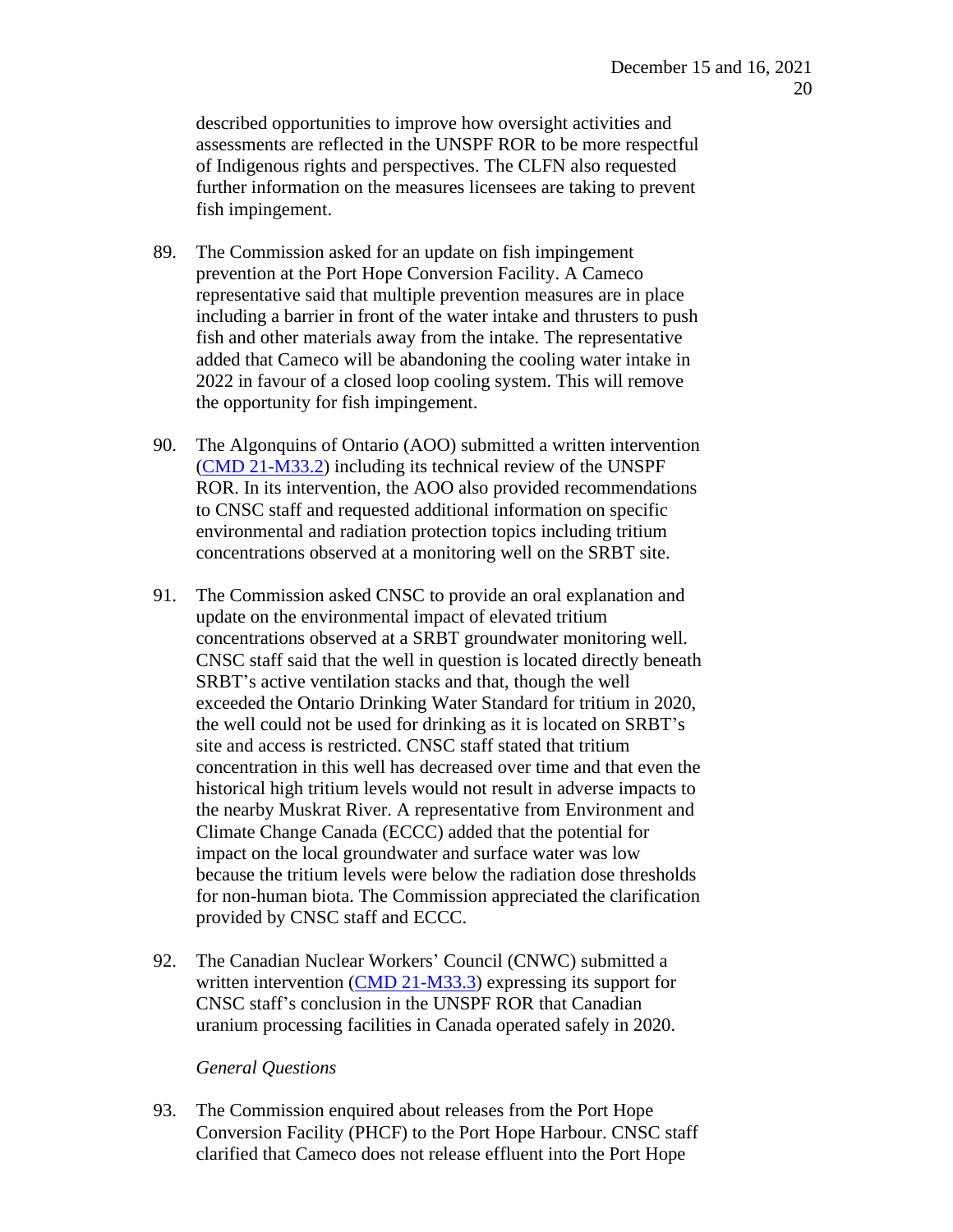Harbour, rather, it takes and releases cooling water. Cameco monitors cooling water to ensure it meets criteria to be released back into Lake Ontario. In addition, CNSC staff noted that the PHCF has a groundwater collection system in place to address the historic groundwater contamination at the site.

- 94. The Commission asked for more information regarding the impact of the fluorine leak from the PHCF in July 2020. CNSC staff explained that the fluorine leak resulted in a peak release at the stack of 1600 grams of fluoride per hour. CNSC staff said that the release was below Ontario's [Ambient Air Quality](https://www.ontario.ca/page/ontarios-ambient-air-quality-criteria#:~:text=Ontario%E2%80%99s%20Ambient%20Air%20Quality%20Criteria%201%20Overview.%20...,be%20used%20with%20isomer%20specific%20analytical%20results.%20) Criteria and as such, the risk to the environment and human health was determined to be negligible.
- 95. On environmental action level exceedances, CNSC staff explained that exceedance of an action level does not necessarily indicate an adverse environmental impact; rather, it is an early warning sign of a potential issue with a licensee's environmental protection program. Licensees set action levels far below regulatory release limits. CNSC staff stated that there were no adverse impacts to the environment resulting from the environmental action level exceedances reported during 2020.
- 96. The Commission asked for clarification regarding why the annual public dose from the PHCF was higher than that from other facilities. A Cameco representative explained that Cameco revised its public dose calculation in 2016 to consider a more conservative critical receptor who lives near the PHCF and spends all their recreational time at the PHCF fenceline. The receptor is represented by dosimeters located on the fenceline. CNSC staff noted that the annual public dose from the PHCF is still well below the annual limit.
- 97. Asked to explain how dose from the PHCF may impact those who consume a traditional diet near the facility, a Cameco representative explained that both its public dose calculation and its environmental risk assessment assess the uptake of uranium by people consuming traditional foods near the PHCF. The Cameco representative said that Cameco has worked with Curve Lake First Nation to plan studies related to specific items that its community members are foraging for in the vicinity of the PHCF. CNSC staff stated that CSA standards N-288.1<sup>2</sup> and N-288.6<sup>3</sup> also require facilities to consider the dietary needs of Indigenous Nations and communities when calculating dose to the public.

<sup>2</sup> CSA Group, CSA N288.1-14, *Guidelines for calculating derived release limits for radioactive materials in airborne and liquid effluents for normal operation of nuclear facilities*, 2019.

<sup>3</sup> CSA Group, CSA N288.6-12, *Environmental Risk Assessments at Class I Nuclear Facilities and Uranium Mines and Mills*, 2012.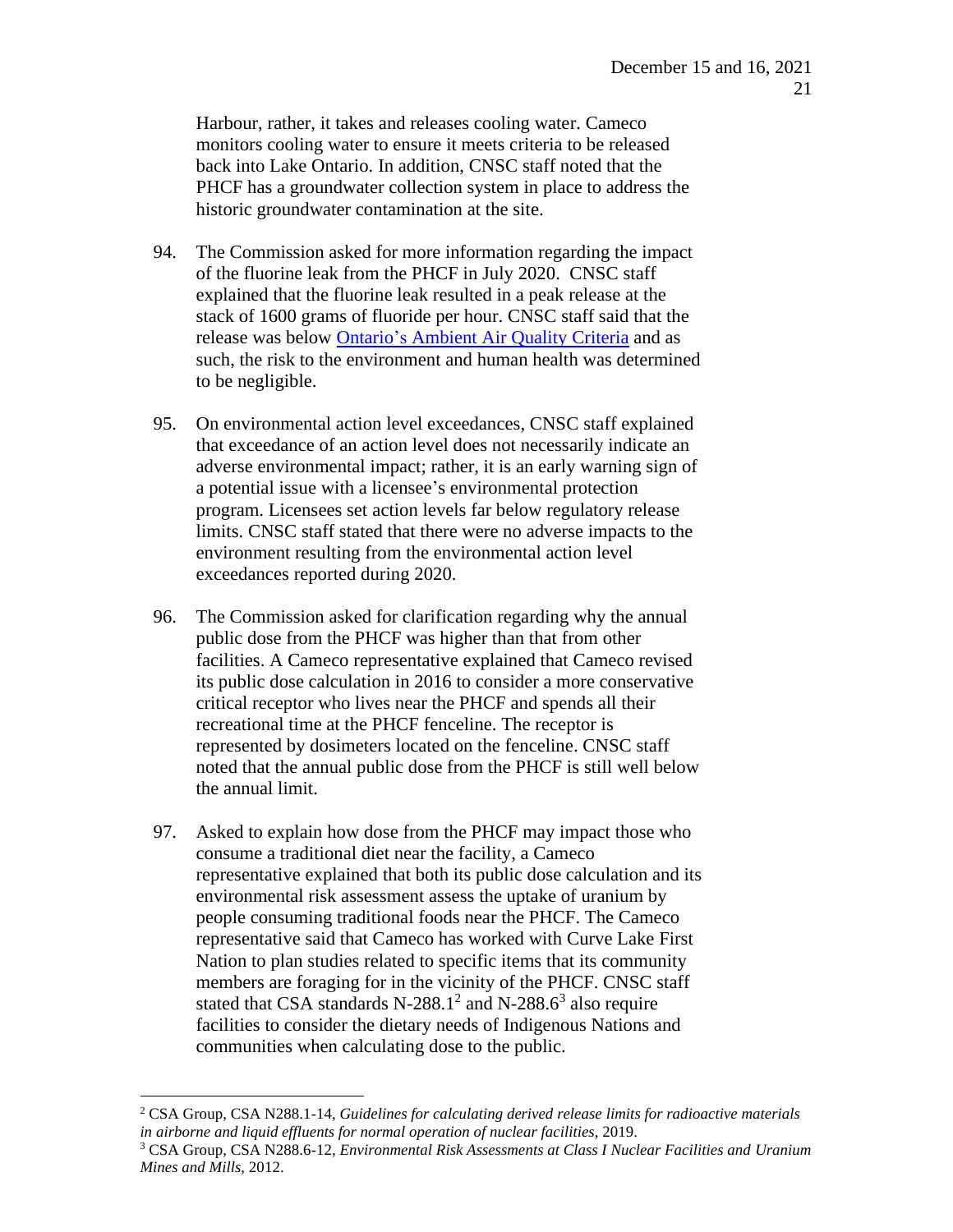- 98. On the measurement of skin dose and whole body dose, CNSC staff explained that whole body dosimeters typically contain two chips – one at a depth to measure whole body dose and one at a different depth to measure dose to the skin. CNSC staff noted that, per the *[Radiation Protection Regulations](https://laws-lois.justice.gc.ca/eng/regulations/SOR-2000-203/index.html)*, dose limits are in place for effective dose, or whole body dose, as well as dose to the skin, lens of eye, and extremities.
- 99. Asked about the design of core cooling system for the McMaster Nuclear Reactor (MNR), a McMaster University representative explained that during normal operation the fuel is cooled by the downward flow of water being pumped into, and draining out of, the reactor pool. In the event of a pump failure, water is passively cycled through the core via natural convection. 4
- 100. On human performance management, the Commission sought additional information regarding training non-compliances identified over the reporting period. CNSC staff confirmed that the non-compliances were primarily related to documentation of training and did not impact the robustness of licensees' training programs.
- 101. Further on human performance management, the Commission asked CNSC staff how the reactor operator at École Polytechnique de Montréal (ÉPM) operated its research reactor with an expired reactor operator certificate. CNSC staff explained that the event was likely caused by gaps in certification tracking while ÉPM staff were working from home due to the COVID-19 pandemic. CNSC staff said that, in response to the event, ÉPM has implemented corrective measures and certified a second operator. The Commission expressed satisfaction with CNSC staff's response.
- 102. The Commission asked for information on the packaging and transport events reported by Nordion. A Nordion representative stated that most events were related to lost packages or package damage. The Noridon representative explained that Nordion sent out thousands of shipments in 2020, often small packages of individual patient doses of Yttrium-90. On occasion, the packages would get lost by the mail carrier. Three lost package events occurred in 2020. Two of the three packages were located within a couple of days. The third package was not retrieved, however, radioactivity decayed below exemption quantities. The Nordion representative also explained that damaged packaging typically refers to dents and scrapes which do not impact the safety of the package.

<sup>&</sup>lt;sup>4</sup> Natural convection is flow induced by a fluid density differential. In the reactor pool, the temperature of the water closest to the fuel increases, thus its density decreases. As a result, the hot water rises in the pool.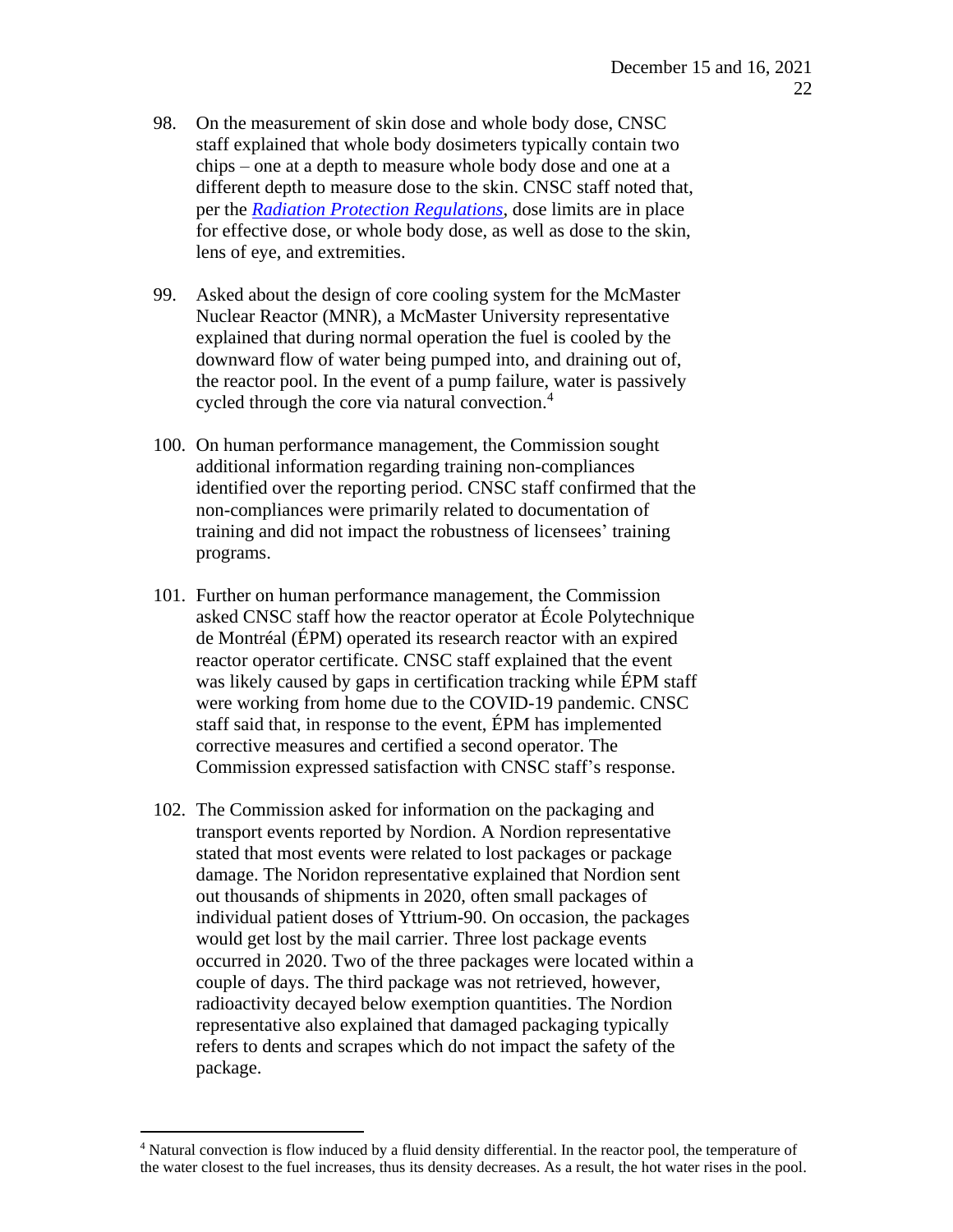- 103. On the SRC research reactor being granted a licence to abandon, an SRC representative said that the site is to be returned to a greenfield site with no equipment or contamination remaining above unconditional release limits.
- 104. The Commission commended CNSC staff for preparing a particularly detailed and well-organized ROR. The Commission appreciated the used of links throughout the document.

## Closure of the Public Meeting

105. The public meeting closed at 12:00 p.m. EST on December 16, 2021



Digitally signed by McMillan, Megan"<br>DN: C=CA, O=GC, OU=CNSC-CCSN, CN="<br>McMillan, Megan"<br>Eoason: I am the author of this document<br>Location: Ottawa, ON<br>Date: 2022-01-2414:52:32<br>Poxit Reader Version: 9.7.1

Recording Secretary Date

24-Jan-2022

| Digitally signed by Saumure, Denis<br>DN: C=CA, O=GC, OU=CNSC-CCSN, CN="Saumure, Denis"<br>Saumure, Denis boation: your signing location here<br>Date: 2022-01-24 16:12:32<br>Foxit Reader Version: 9.7.1 |  |
|-----------------------------------------------------------------------------------------------------------------------------------------------------------------------------------------------------------|--|
|-----------------------------------------------------------------------------------------------------------------------------------------------------------------------------------------------------------|--|

Commission Registrar Date

24-Jan-2022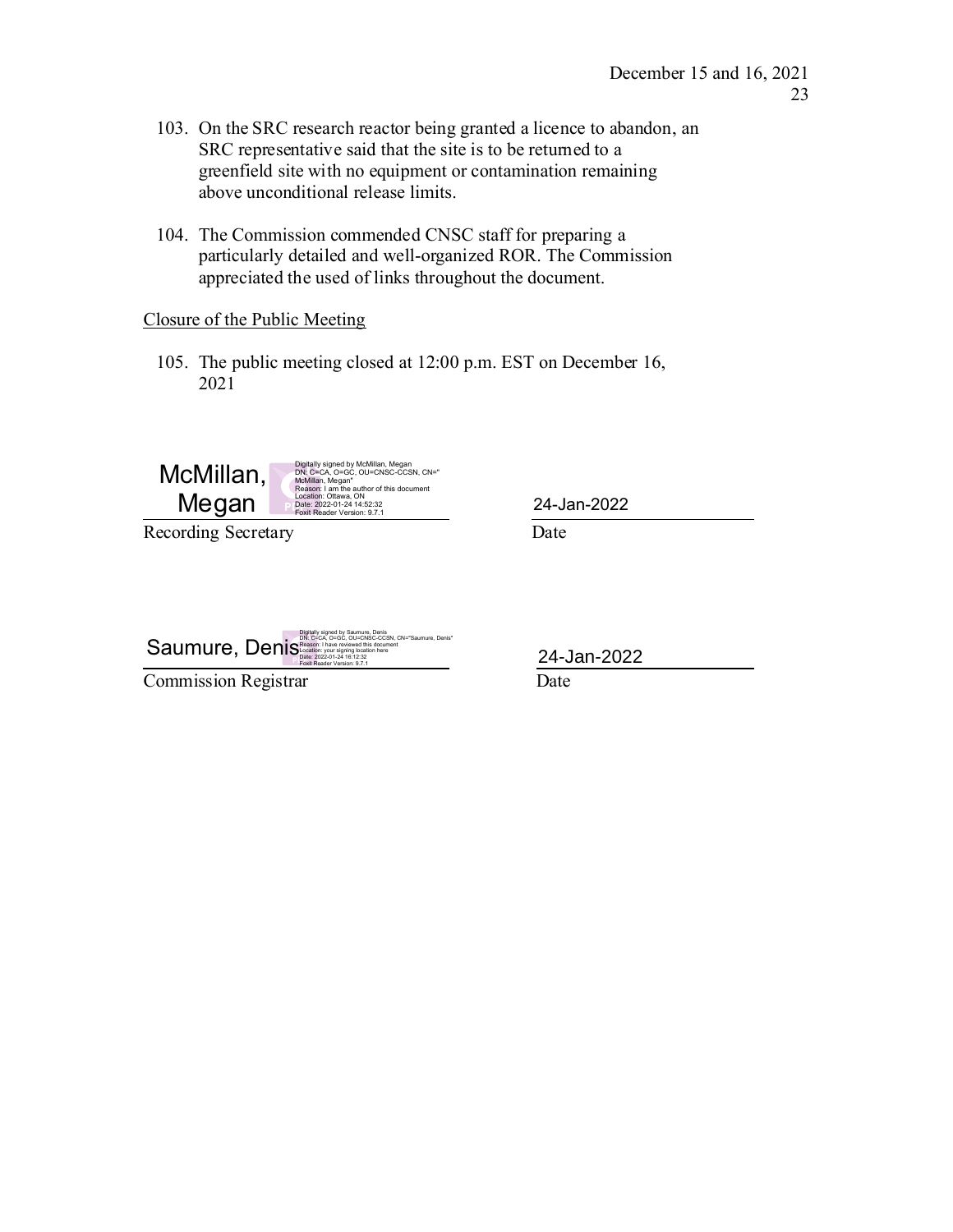# APPENDIX A

| <b>CMD</b>                                                                                                                        | Date                                                                    | e-Docs No. |  |  |
|-----------------------------------------------------------------------------------------------------------------------------------|-------------------------------------------------------------------------|------------|--|--|
| 21-M56                                                                                                                            | 2021-11-08                                                              | 6674087    |  |  |
|                                                                                                                                   | Notice of Virtual Meeting of the Commission on December 15 and 16, 2021 |            |  |  |
| 21-M57                                                                                                                            | 2021-11-18                                                              | 6674122    |  |  |
| Agenda of the Meeting of the Canadian Nuclear Safety Commission (CNSC) to be held<br>remotely on December 15 and 16, 2021         |                                                                         |            |  |  |
| 21-M57.A                                                                                                                          | 2021-12-09                                                              | 6697976    |  |  |
| Revised Agenda of the Meeting of the Canadian Nuclear Safety Commission (CNSC) to<br>be held remotely on December 15 and 16, 2021 |                                                                         |            |  |  |
| 21-M58                                                                                                                            | 2021-12-08                                                              | 6697810    |  |  |
| <b>Status Report</b>                                                                                                              |                                                                         |            |  |  |
| <b>Status Report on Power Reactors</b>                                                                                            |                                                                         |            |  |  |
| Written submission from CNSC Staff                                                                                                |                                                                         |            |  |  |
| 21-M36                                                                                                                            | 2021-09-01                                                              | 6632934    |  |  |
| <b>Information Items</b>                                                                                                          |                                                                         |            |  |  |
| Regulatory Oversight Report on Nuclear Power Generating Sites in Canada: 2020                                                     |                                                                         |            |  |  |
| Written submission from CNSC Staff                                                                                                |                                                                         |            |  |  |
| 21-M36.A                                                                                                                          | 2021-12-08                                                              | 6697774    |  |  |
| <b>Information Items</b>                                                                                                          |                                                                         |            |  |  |
| Regulatory Oversight Report on Nuclear Power Generating Sites in Canada: 2020                                                     |                                                                         |            |  |  |
| <b>Presentation from CNSC Staff</b>                                                                                               |                                                                         |            |  |  |
| 21-M36.B                                                                                                                          | 2021-12-08                                                              | 6697791    |  |  |
| <b>Information Items</b>                                                                                                          |                                                                         |            |  |  |
| Regulatory Oversight Report on Nuclear Power Generating Sites in Canada: 2020                                                     |                                                                         |            |  |  |
| Supplementary submission from CNSC Staff                                                                                          |                                                                         |            |  |  |
| 21-M36.1                                                                                                                          | 2021-11-01                                                              | 6672421    |  |  |
| <b>Information Items</b>                                                                                                          |                                                                         |            |  |  |
| Regulatory Oversight Report on Nuclear Power Generating Sites in Canada: 2020                                                     |                                                                         |            |  |  |
| Written submission from the Grand Conseil de la Nation Waban-Aki                                                                  |                                                                         |            |  |  |
| 21-M36.2                                                                                                                          | 2021-11-01                                                              | 6672440    |  |  |
| <b>Information Items</b>                                                                                                          |                                                                         |            |  |  |
| Regulatory Oversight Report on Nuclear Power Generating Sites in Canada: 2020                                                     |                                                                         |            |  |  |
| Written submission from the Canadian Environmental Law Association                                                                |                                                                         |            |  |  |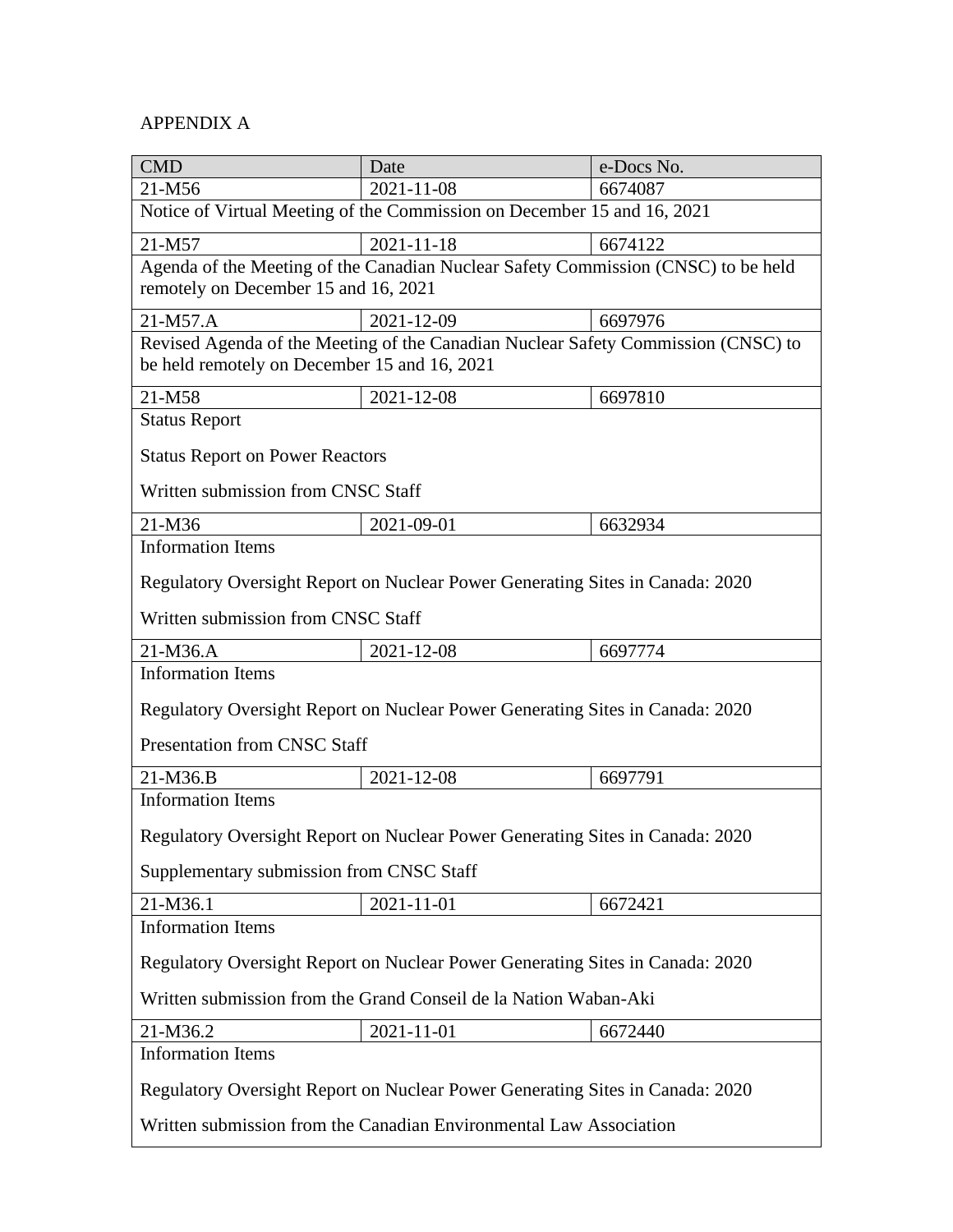| 21-M36.3                                                                                                    | 2021-11-01                                                                    | 6672781 |  |  |
|-------------------------------------------------------------------------------------------------------------|-------------------------------------------------------------------------------|---------|--|--|
| <b>Information Items</b>                                                                                    |                                                                               |         |  |  |
| Regulatory Oversight Report on Nuclear Power Generating Sites in Canada: 2020                               |                                                                               |         |  |  |
| Written submission from Gordon W. Dalzell                                                                   |                                                                               |         |  |  |
| 21-M36.4                                                                                                    | 2021-11-01                                                                    | 6672786 |  |  |
| <b>Information Items</b>                                                                                    |                                                                               |         |  |  |
|                                                                                                             | Regulatory Oversight Report on Nuclear Power Generating Sites in Canada: 2020 |         |  |  |
| Written submission from the Curve Lake First Nation                                                         |                                                                               |         |  |  |
| 21-M36.5                                                                                                    | 2021-11-01                                                                    | 6677394 |  |  |
| <b>Information Items</b>                                                                                    |                                                                               |         |  |  |
| Regulatory Oversight Report on Nuclear Power Generating Sites in Canada: 2020                               |                                                                               |         |  |  |
| Written submission from the Canadian Nuclear Workers' Council                                               |                                                                               |         |  |  |
| $21-M34$                                                                                                    | 2021-09-10                                                                    | 6529001 |  |  |
| <b>Information Items</b>                                                                                    |                                                                               |         |  |  |
| Regulatory Oversight Report for Uranium Mines, Mills, Historic, and Decommissioned<br>Sites in Canada: 2020 |                                                                               |         |  |  |
| Written submission from CNSC Staff                                                                          |                                                                               |         |  |  |
| 21-M34.A                                                                                                    | 2021-12-08                                                                    | 6646276 |  |  |
| <b>Information Items</b>                                                                                    |                                                                               |         |  |  |
| Regulatory Oversight Report for Uranium Mines, Mills, Historic, and Decommissioned<br>Sites in Canada: 2020 |                                                                               |         |  |  |
| <b>Presentation from CNSC Staff</b>                                                                         |                                                                               |         |  |  |
| 21-M34.1                                                                                                    | 2021-11-01                                                                    | 6672827 |  |  |
| <b>Information Items</b>                                                                                    |                                                                               |         |  |  |
| Regulatory Oversight Report for Uranium Mines, Mills, Historic, and Decommissioned<br>Sites in Canada: 2020 |                                                                               |         |  |  |
| Written submission from the Curve Lake First Nation                                                         |                                                                               |         |  |  |
| 21-M34.2                                                                                                    | 2021-11-10                                                                    | 6680390 |  |  |
| <b>Information Items</b>                                                                                    |                                                                               |         |  |  |
| Regulatory Oversight Report for Uranium Mines, Mills, Historic, and Decommissioned<br>Sites in Canada: 2020 |                                                                               |         |  |  |
| Written submission from the Kineepik Métis Local and the Northern Village of<br>Pinehouse                   |                                                                               |         |  |  |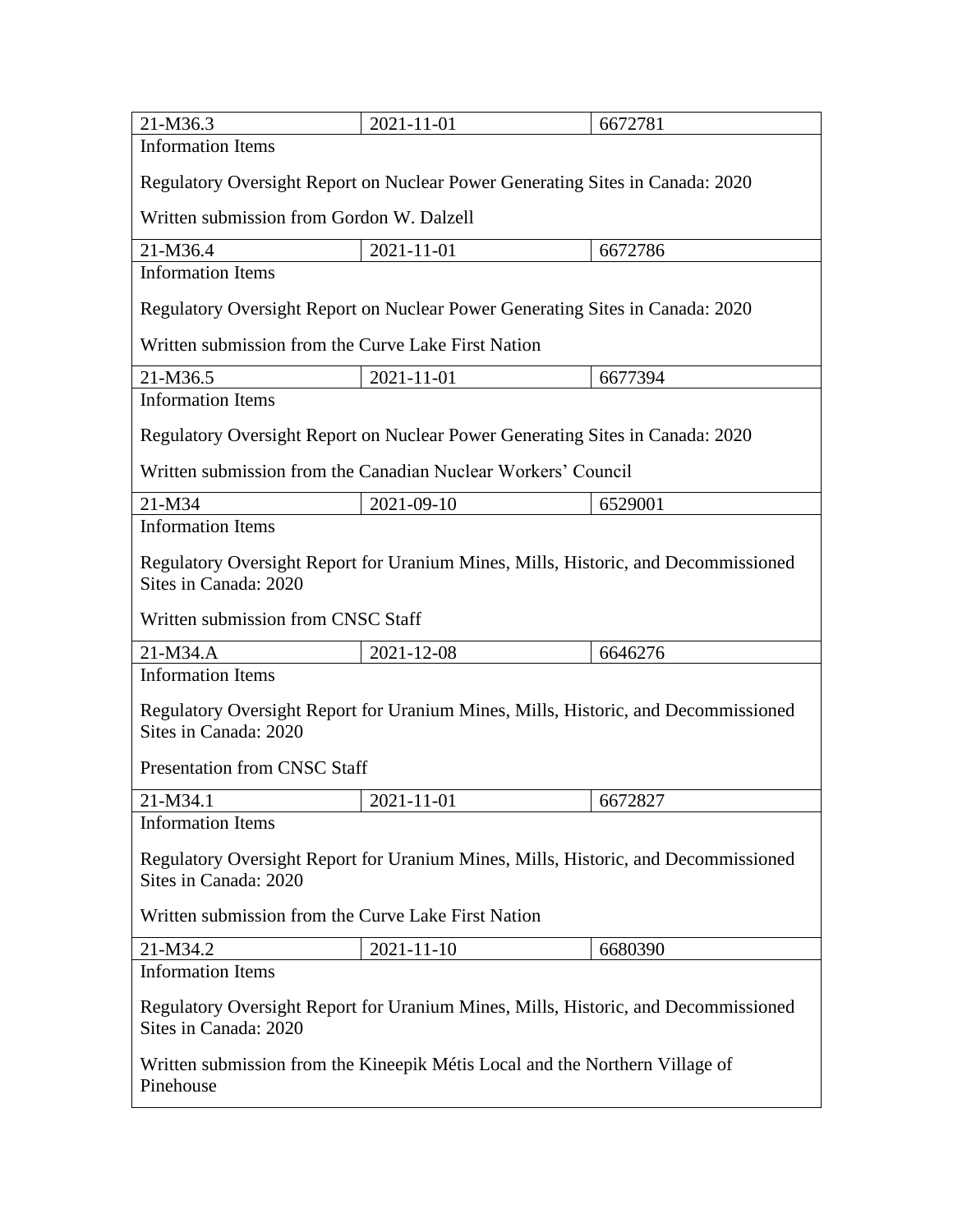| 21-M34.2A                                                                                                                                                                                               | 2021-12-08                                                                       | 6698097 |  |  |
|---------------------------------------------------------------------------------------------------------------------------------------------------------------------------------------------------------|----------------------------------------------------------------------------------|---------|--|--|
| <b>Information Items</b>                                                                                                                                                                                |                                                                                  |         |  |  |
| Regulatory Oversight Report for Uranium Mines, Mills, Historic, and Decommissioned<br>Sites in Canada: 2020                                                                                             |                                                                                  |         |  |  |
|                                                                                                                                                                                                         | Presentation from the Kineepik Métis Local and the Northern Village of Pinehouse |         |  |  |
| 21-M34.3                                                                                                                                                                                                | 2021-11-11                                                                       | 6680414 |  |  |
| <b>Information Items</b>                                                                                                                                                                                |                                                                                  |         |  |  |
| Regulatory Oversight Report for Uranium Mines, Mills, Historic, and Decommissioned<br>Sites in Canada: 2020                                                                                             |                                                                                  |         |  |  |
| Presentation from the English River First Nation                                                                                                                                                        |                                                                                  |         |  |  |
| 21-M34.4                                                                                                                                                                                                | 2021-11-15                                                                       | 6677398 |  |  |
| <b>Information Items</b>                                                                                                                                                                                |                                                                                  |         |  |  |
| Regulatory Oversight Report for Uranium Mines, Mills, Historic, and Decommissioned<br>Sites in Canada: 2020<br>Written submission from the Canadian Nuclear Workers' Council                            |                                                                                  |         |  |  |
| 21-M34.5                                                                                                                                                                                                | 2021-11-15                                                                       | 6680442 |  |  |
| <b>Information Items</b>                                                                                                                                                                                |                                                                                  |         |  |  |
| Regulatory Oversight Report for Uranium Mines, Mills, Historic, and Decommissioned<br>Sites in Canada: 2020<br>Written submission from the Saskatchewan Mining Association                              |                                                                                  |         |  |  |
| 21-M34.6                                                                                                                                                                                                | 2021-11-15                                                                       | 6680954 |  |  |
| <b>Information Items</b>                                                                                                                                                                                |                                                                                  |         |  |  |
| Regulatory Oversight Report for Uranium Mines, Mills, Historic, and Decommissioned<br>Sites in Canada: 2020<br>Written submission from the Lac La Ronge Indian Band                                     |                                                                                  |         |  |  |
|                                                                                                                                                                                                         |                                                                                  |         |  |  |
| 21-M34.7<br><b>Information Items</b>                                                                                                                                                                    | 2021-11-15                                                                       | 6680968 |  |  |
| Regulatory Oversight Report for Uranium Mines, Mills, Historic, and Decommissioned<br>Sites in Canada: 2020<br>Written submission from the Athabasca Joint Engagement and Environmental<br>Subcommittee |                                                                                  |         |  |  |
| 21-M34.8                                                                                                                                                                                                | 2021-11-22                                                                       | 6684715 |  |  |
| <b>Information Items</b>                                                                                                                                                                                |                                                                                  |         |  |  |
| Regulatory Oversight Report for Uranium Mines, Mills, Historic, and Decommissioned<br>Sites in Canada: 2020                                                                                             |                                                                                  |         |  |  |
| Written submission from the Ya'thi Néné Land and Resource Office                                                                                                                                        |                                                                                  |         |  |  |